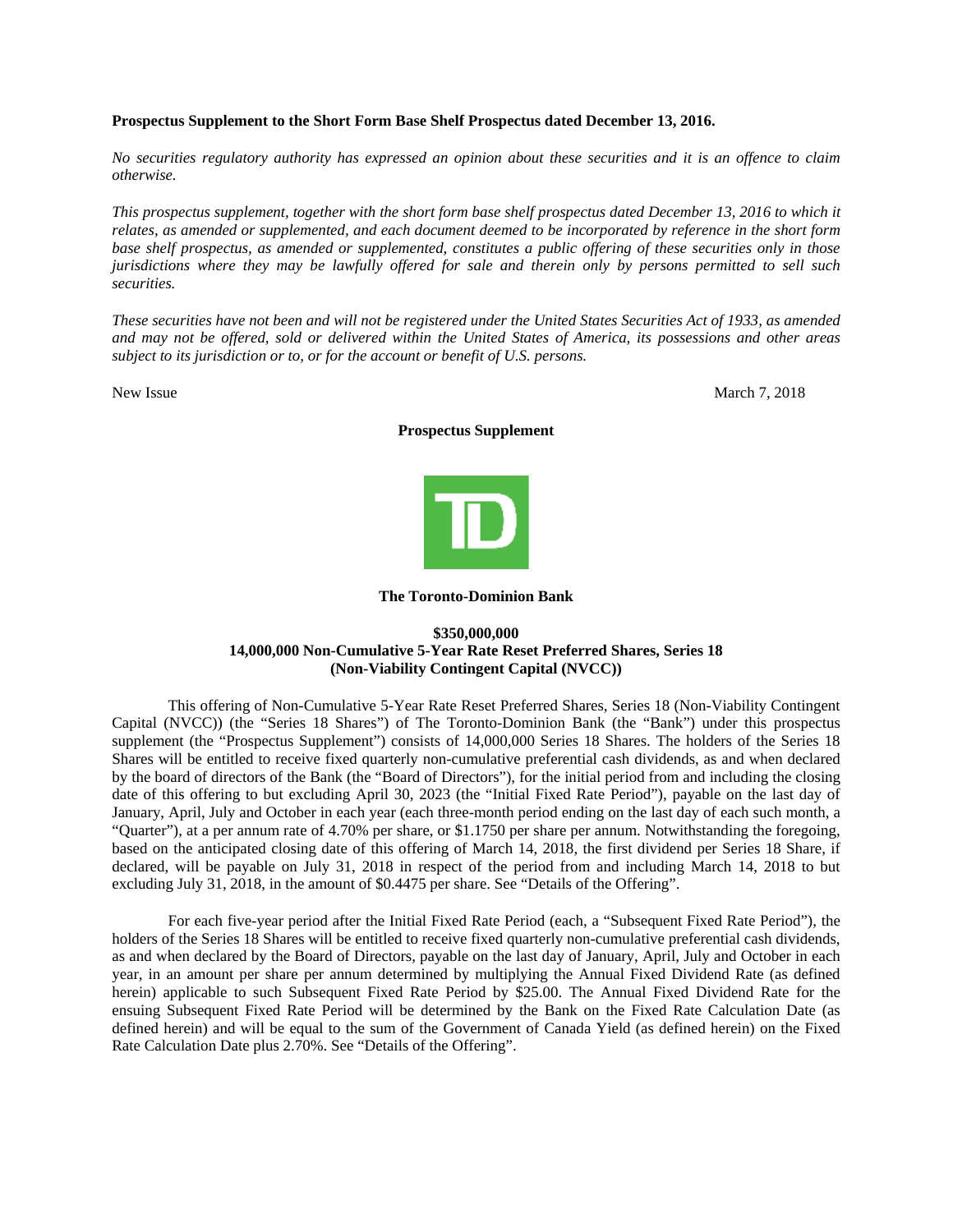## **Option to Convert Into Series 19 Shares**

The holders of the Series 18 Shares will have the right, at their option, to convert their shares into Non-Cumulative Floating Rate Preferred Shares, Series 19 of the Bank (the "Series 19 Shares"), subject to certain conditions, on April 30, 2023 and on April 30 every five years thereafter. The holders of the Series 19 Shares will be entitled to receive quarterly floating rate non-cumulative preferential cash dividends, as and when declared by the Board of Directors, payable on the last day of January, April, July and October in each year (the initial quarterly dividend period and each subsequent quarterly dividend period is referred to as a "Quarterly Floating Rate Period") in an amount per share determined by multiplying the applicable Floating Quarterly Dividend Rate (as defined herein) by \$25.00. The Floating Quarterly Dividend Rate will be equal to the sum of the T-Bill Rate (as defined herein) plus 2.70% (calculated on the basis of the actual number of days elapsed in the applicable Quarterly Floating Rate Period divided by 365) determined on the Floating Rate Calculation Date (as defined herein). See "Details of the Offering".

**Upon the occurrence of a Trigger Event (as defined herein), each Series 18 Share and/or Series 19 Share will be automatically and immediately converted, on a full and permanent basis, without the consent of the holders thereof, into that number of fully-paid common shares of the Bank ("Common Shares") determined by dividing the Share Value (as defined herein) in respect of such Series 18 Shares and/or Series 19 Shares by the Conversion Price (as defined herein) (a "Contingent Conversion"). Investors should therefore carefully consider the disclosure with respect to the Bank, the Series 18 Shares, the Series 19 Shares, the Common Shares and the consequences of a Trigger Event included and incorporated by reference in this Prospectus Supplement.** 

## **An investment in the Series 18 Shares is subject to certain risks. See "Risk Factors".**

Subject to the provisions of the *Bank Act* (Canada) (the "Bank Act"), including the consent of the Superintendent of Financial Institutions (Canada) (the "Superintendent"), on April 30, 2023 and on April 30 every five years thereafter, the Bank may redeem all or any part of the then outstanding Series 18 Shares, at the Bank's option without the consent of the holder, by the payment in cash of a sum per share so redeemed equal to \$25.00 together with all declared and unpaid dividends to the date fixed for redemption. See "Details of the Offering".

The Series 18 Shares and the Series 19 Shares do not have a fixed maturity date and are not redeemable at the option of the holders of the Series 18 Shares or the Series 19 Shares, respectively. See "Risk Factors".

The Toronto Stock Exchange (the "TSX") has conditionally approved the listing of the Series 18 Shares, the Series 19 Shares and the underlying Common Shares that would be issued upon a Contingent Conversion subject to the Bank fulfilling all of the requirements of the TSX on or before June 5, 2018. The Bank will also apply to list the underlying Common Shares that would be issued upon a Contingent Conversion on the New York Stock Exchange. Listing will be subject to the Bank fulfilling all requirements of the New York Stock Exchange.

# **PRICE: \$25.00 per Series 18 Share to Yield initially 4.70%**

The Underwriters (as defined herein), as principals, conditionally offer the Series 18 Shares, subject to prior sale, if, as and when issued by the Bank and accepted by the Underwriters in accordance with the conditions contained in the Underwriting Agreement referred to under "Plan of Distribution", and subject to approval of certain legal matters on behalf of the Bank by McCarthy Tétrault LLP and on behalf of the Underwriters by Fasken Martineau DuMoulin LLP. **TD Securities Inc., one of the Underwriters, is a wholly-owned subsidiary of the Bank. By virtue of such ownership, the Bank is a related and connected issuer of TD Securities Inc. under applicable securities legislation.** See "Plan of Distribution".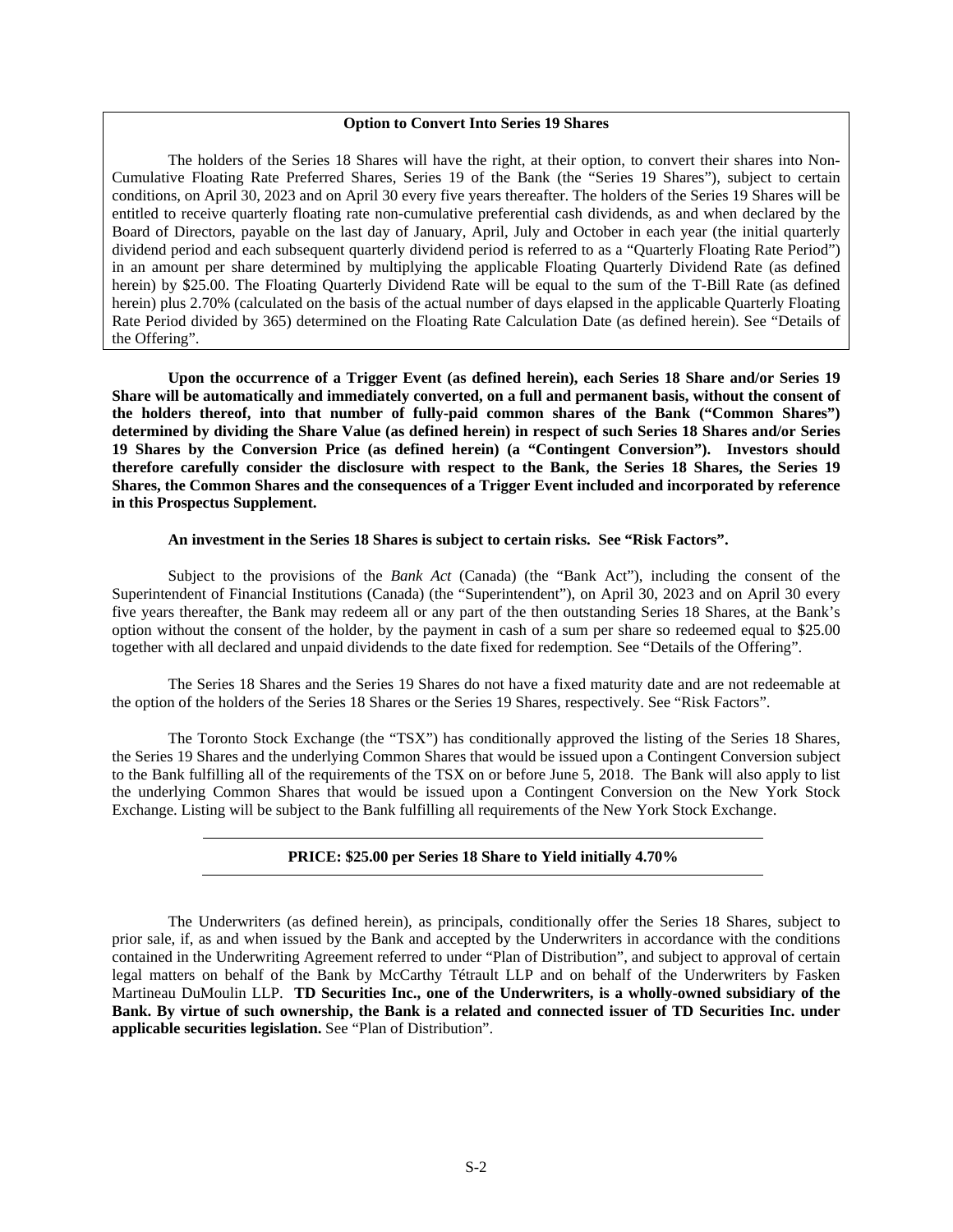|                     | <b>Price to the</b> | Underwriters'            | <b>Net Proceeds</b>  |
|---------------------|---------------------|--------------------------|----------------------|
|                     | Public              | $\mathbf{F}$ ee $^{(1)}$ | to the Bank $^{(2)}$ |
| Per Series 18 Share | \$25.00             | \$0.75                   | \$24.25              |
| Total               | \$350,000,000       | \$10,500,000             | \$339,500,000        |

(1) The Underwriters' fee is \$0.25 for each Series 18 Share sold to certain institutions and \$0.75 per Series 18 Share for all other shares sold. The Underwriters' fee set forth in the table assumes that no shares are sold to such institutions.

(2) Before deduction of expenses of the issue estimated at \$400,000, which, together with the Underwriters' fee, are payable by the Bank.

In connection with this offering, the Underwriters may over allot or effect transactions that stabilize or maintain the market price of the Series 18 Shares in accordance with applicable market stabilization rules. **The Underwriters may offer the Series 18 Shares at a lower price than stated above. See "Plan of Distribution".** 

Subscriptions for Series 18 Shares will be received by the Underwriters subject to rejection or allotment in whole or in part and the right is reserved to close the subscription books at any time without notice. It is expected that the closing date will be on or about March 14, 2018 or such later date as the Bank and the Underwriters may agree, but in any event not later than April 16, 2018. A book-entry only certificate representing the Series 18 Shares will be issued in registered form only to CDS Clearing and Depository Services Inc. ("CDS"), or its nominee, and will be deposited with CDS on closing of this offering. A purchaser of the Series 18 Shares will receive only a customer confirmation from the registered dealer who is a CDS participant and from or through whom the Series 18 Shares are purchased. See "Details of the Offering — Depository Services".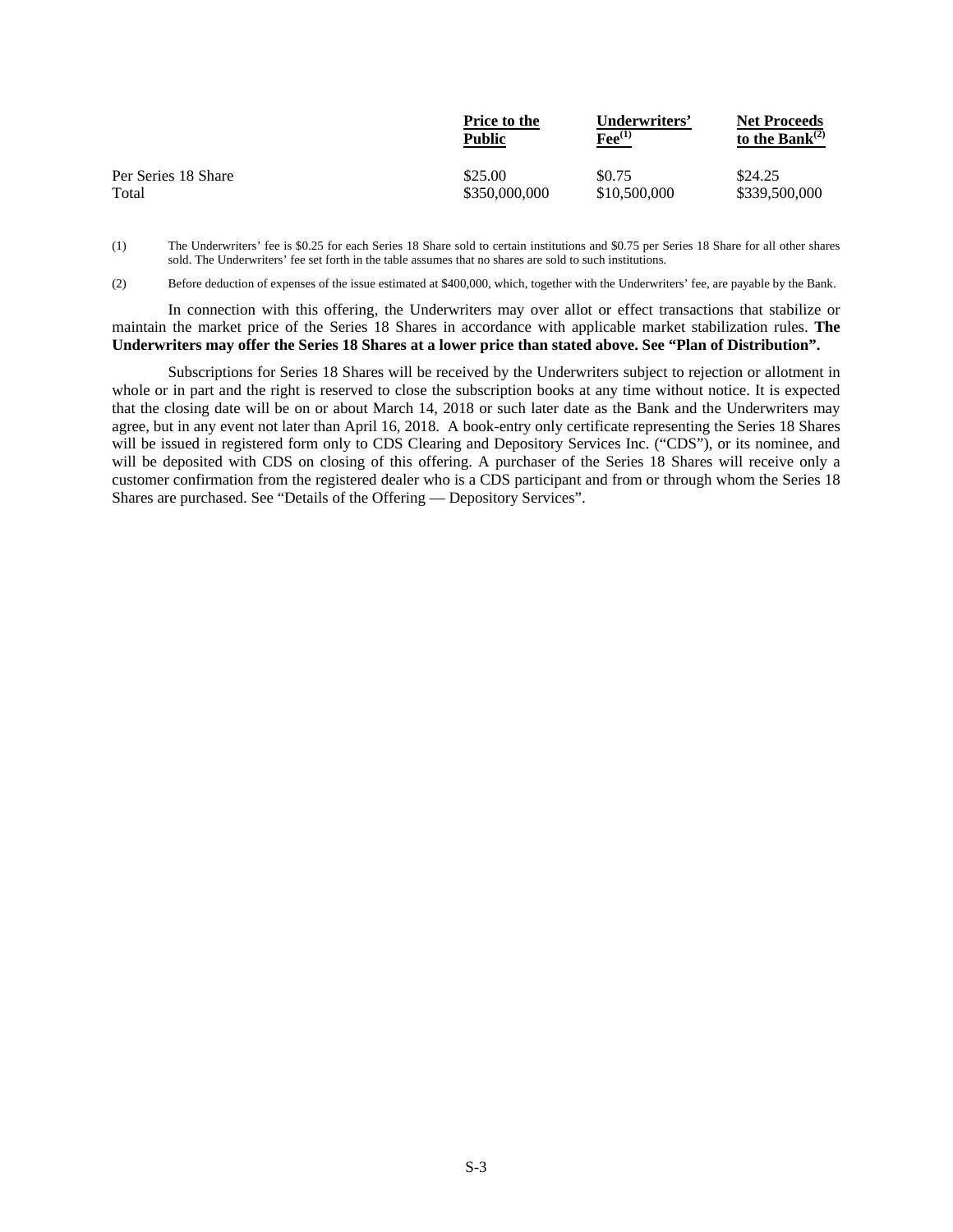# **TABLE OF CONTENTS**

**Page** 

In this Prospectus Supplement, unless otherwise indicated, capitalized terms which are defined in the accompanying short form base shelf prospectus of the Bank dated December 13, 2016 (the "Prospectus") are used herein with the meanings defined therein.

#### **ELIGIBILITY FOR INVESTMENT**

In the opinion of McCarthy Tétrault LLP, counsel to the Bank, and Fasken Martineau DuMoulin LLP, counsel to the Underwriters, the Series 18 Shares to be issued under this Prospectus Supplement, if issued on the date hereof, would be, on such date, qualified investments under the *Income Tax Act* (Canada) (the "Tax Act") and the regulations thereunder for trusts governed by registered retirement savings plans ("RRSPs"), registered retirement income funds ("RRIFs"), deferred profit sharing plans, registered education savings plans ("RESPs"), registered disability savings plans ("RDSPs") and tax-free savings accounts ("TFSAs"). The Series 18 Shares will not be prohibited investments on such date for a TFSA, RDSP, RESP, RRSP or RRIF provided that, for purposes of the Tax Act, the holder of the TFSA or RDSP, the subscriber of the RESP or the annuitant of the RRSP or RRIF, as the case may be, deals at arm's length with the Bank and does not have a significant interest (within the meaning of the Tax Act) in the Bank, or provided that such shares constitute "excluded property" (as defined in subsection 207.01(1) of the Tax Act) for the TFSA, RDSP, RESP, RRSP or RRIF, as the case may be. Holders of TFSAs or RDSPs, subscribers of RESPs and annuitants of RRSPs or RRIFs should consult their own tax advisors in this regard.

# **CAUTION REGARDING FORWARD-LOOKING STATEMENTS**

This Prospectus Supplement, including those documents incorporated by reference, may contain forwardlooking statements. All such statements are made pursuant to the "safe harbour" provisions of, and are intended to be forward-looking statements under, applicable Canadian and U.S. securities legislation, including the U.S. Private Securities Litigation Reform Act of 1995. Forward-looking statements include, but are not limited to, statements made in this Prospectus Supplement, the Bank's first quarter management's discussion and analysis for the three months ended January 31, 2018 ("Q1 2018 MD&A"), the Bank's management's discussion & analysis for the fiscal year ended October 31, 2017 (the "2017 MD&A") under the heading "Economic Summary and Outlook", for the Canadian Retail, U.S. Retail and Wholesale Banking segments under the heading "Business Outlook and Focus for 2018" and for the Corporate segment "Focus for 2018", and in other statements regarding the Bank's objectives and priorities for 2018 and beyond and strategies to achieve them, the regulatory environment in which the Bank operates and the Bank's anticipated financial performance. Forward-looking statements are typically identified by words such as "will", "would", "should", "believe", "expect", "anticipate", "intend", "estimate", "plan", "goal", "target", "may", and "could".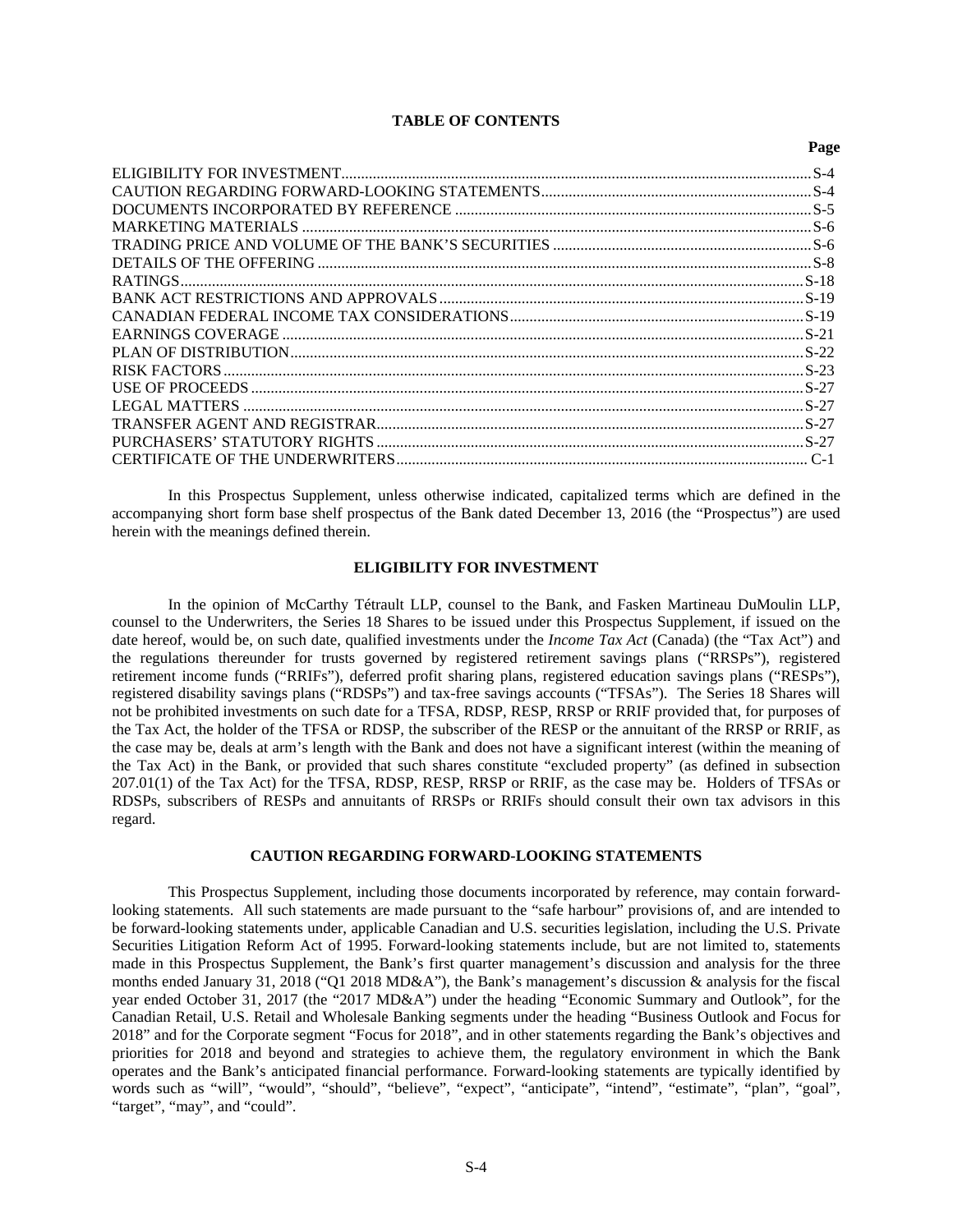By their very nature, these forward-looking statements require the Bank to make assumptions and are subject to inherent risks and uncertainties, general and specific. Especially in light of the uncertainty related to the physical, financial, economic, political, and regulatory environments, such risks and uncertainties – many of which are beyond the Bank's control and the effects of which can be difficult to predict – may cause actual results to differ materially from the expectations expressed in the forward-looking statements. Risk factors that could cause, individually or in the aggregate, such differences include: credit, market (including equity, commodity, foreign exchange, interest rate and credit spreads), liquidity, operational (including technology and infrastructure), reputational, insurance, strategic, regulatory, legal, environmental, capital adequacy, and other risks. Examples of such risk factors include the general business and economic conditions in the regions in which the Bank operates; the ability of the Bank to execute on key priorities, including the successful completion of acquisitions and dispositions, business retention plans, and strategic plans and to attract, develop, and retain key executives; disruptions in or attacks (including cyber-attacks) on the Bank's information technology, internet, network access, or other voice or data communications systems or services; the evolution of various types of fraud or other criminal behaviour to which the Bank is exposed; the failure of third parties to comply with their obligations to the Bank or its affiliates, including relating to the care and control of information; the impact of new and changes to, or application of, current laws and regulations, including without limitation tax laws, capital guidelines and liquidity regulatory guidance and the bank recapitalization "bail-in" regime; exposure related to significant litigation and regulatory matters; increased competition, including through internet and mobile banking and non-traditional competitors; changes to the Bank's credit ratings; changes in currency and interest rates (including the possibility of negative interest rates); increased funding costs and market volatility due to market illiquidity and competition for funding; critical accounting estimates and changes to accounting standards, policies and methods used by the Bank; existing and potential international debt crises; and the occurrence of natural and unnatural catastrophic events and claims resulting from such events. The Bank cautions that the preceding list is not exhaustive of all possible risk factors and other factors could also adversely affect the Bank's results. For more detailed information, please refer to the "Risk Factors and Management" section of the 2017 MD&A, as may be updated in subsequently filed quarterly reports to shareholders. All such factors should be considered carefully, as well as other uncertainties and potential events, and the inherent uncertainty of forward-looking statements, when making decisions with respect to the Bank and the Bank cautions readers not to place undue reliance on the Bank's forward-looking statements.

Material economic assumptions underlying the forward-looking statements contained in this Prospectus Supplement or any documents incorporated by reference herein are set out in the 2017 MD&A under the headings "Economic Summary and Outlook", for the Canadian Retail, U.S. Retail, and Wholesale Banking segments, "Business Outlook and Focus for 2018", and for the Corporate segment, "Focus for 2018", each as may be updated in subsequently filed quarterly reports to shareholders.

Any forward-looking statements contained in this Prospectus Supplement represent the views of management only as of the date of this Prospectus Supplement and are presented for the purpose of assisting prospective purchasers of the Bank's securities in understanding the Bank's financial position, objectives and priorities and anticipated financial performance as at and for the periods ended on the dates presented, and may not be appropriate for other purposes. The Bank does not undertake to update any forward-looking statements, whether written or oral, that may be made from time to time by or on its behalf, except as required under applicable securities legislation. See "Risk Factors".

## **DOCUMENTS INCORPORATED BY REFERENCE**

This Prospectus Supplement is deemed to be incorporated by reference into the Prospectus solely for the purpose of the offering of the Series 18 Shares. Other documents are also incorporated or deemed to be incorporated by reference into the Prospectus and reference should be made to the Prospectus for full particulars thereof. In addition, the following documents filed with the Superintendent and the various securities commissions or similar authorities in Canada are incorporated by reference into this Prospectus Supplement:

- (i) the Annual Information Form dated November 29, 2017;
- (ii) the consolidated audited financial statements for the fiscal year ended October 31, 2017 with comparative consolidated financial statements for the fiscal year ended October 31, 2016, together with the auditors' report thereon and the 2017 MD&A;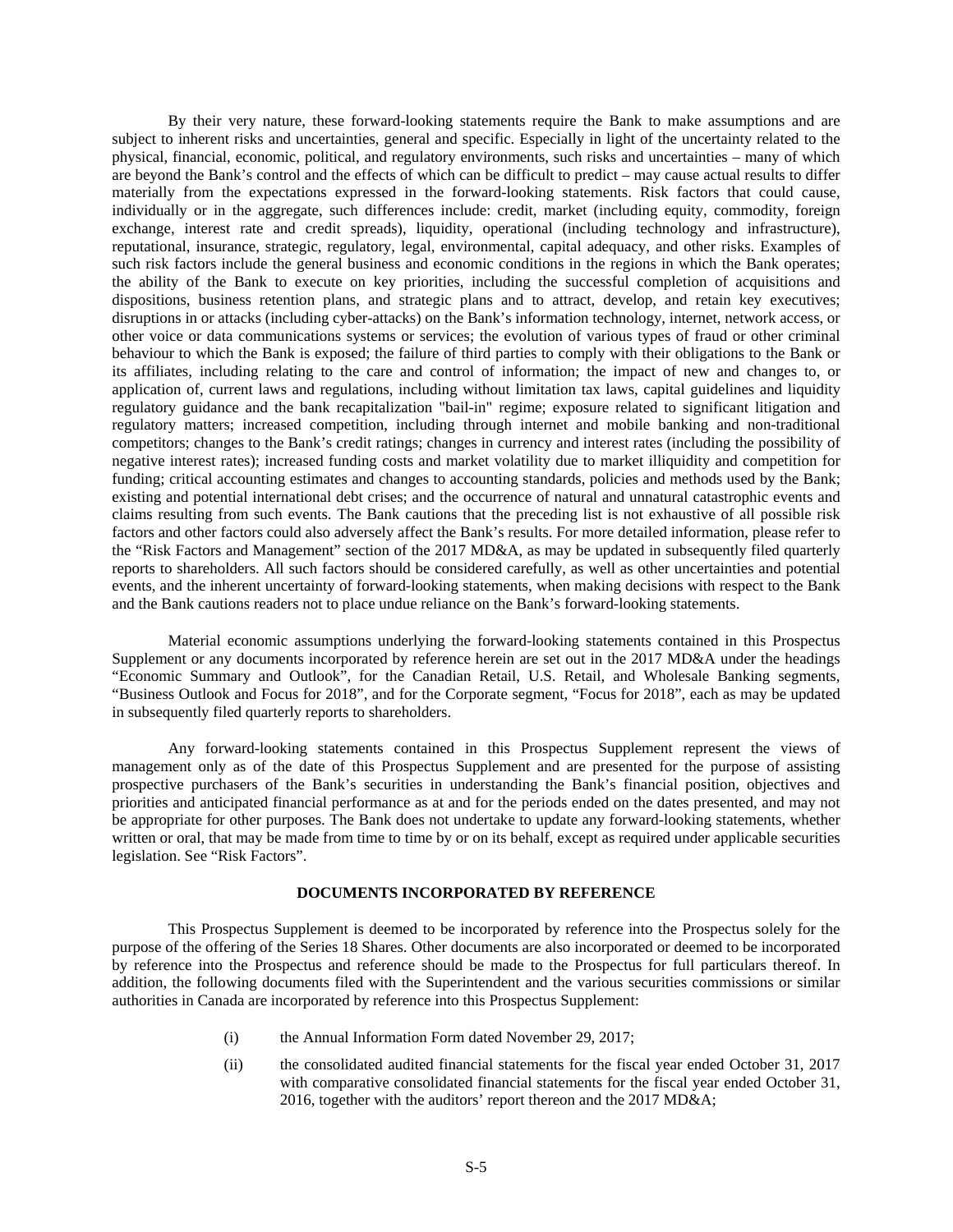- (iii) the management proxy circular dated as of February 1, 2018;
- (iv) the First Quarter 2018 Report to Shareholders for the three months ended January 31, 2018, which includes consolidated interim financial statements (unaudited) and the Q1 2018 MD&A;
- (v) the initial term sheet delivered to potential investors with respect to this offering dated March 5, 2018 (the "Initial Term Sheet"); and
- (vi) the revised term sheet delivered to potential investors with respect to this offering dated March 5, 2018 (the "Revised Term Sheet", together with the Initial Term Sheet, the "Marketing Materials").

Any statement contained in this Prospectus Supplement or in a document incorporated or deemed to be incorporated by reference herein shall be deemed to be modified or superseded for the purposes of this Prospectus Supplement to the extent that a statement contained herein or in any other subsequently filed document which also is or is deemed to be incorporated by reference herein modifies or supersedes such statement. The modifying or superseding statement need not state that it has modified or superseded a prior statement or include any other information set forth in the document that it modifies or supersedes. The making of a modifying or superseding statement is not to be deemed an admission for any purposes that the modified or superseded statement, when made, constituted a misrepresentation, an untrue statement of a material fact or an omission to state a material fact that was required to be stated or that was necessary to make a statement not misleading in light of the circumstances in which it was made. Any statement so modified or superseded shall not be deemed, except as so modified or superseded, to constitute a part of this Prospectus Supplement.

# **MARKETING MATERIALS**

The Marketing Materials are not part of this Prospectus Supplement or the Prospectus to the extent that the contents of such materials have been modified or superseded by a statement contained in this Prospectus Supplement or any amendment. In addition, any template version of any other marketing materials filed with the securities commission or similar authority in each of the provinces and territories of Canada in connection with this offering after the date hereof but prior to the termination of the distribution of the Series 18 Shares under this Prospectus Supplement is deemed to be incorporated by reference herein and in the Prospectus.

# **TRADING PRICE AND VOLUME OF THE BANK'S SECURITIES**

The following chart sets out the trading price and volume of the Bank's securities on the TSX during the 12 months preceding the date of this Prospectus Supplement.

|                                                           | Mar<br>2017               | Apr<br>2017               | May<br>2017               | June<br>2017             | July<br>2017             | Aug<br>2017              | <b>Sept</b><br>2017      | Oct<br>2017              | <b>Nov</b><br>2017       | <b>Dec</b><br>2017       | Jan<br>2018              | Feb<br>2018              | Mar 1<br>to<br>Mar 6,<br>2018 |
|-----------------------------------------------------------|---------------------------|---------------------------|---------------------------|--------------------------|--------------------------|--------------------------|--------------------------|--------------------------|--------------------------|--------------------------|--------------------------|--------------------------|-------------------------------|
| <b>COMMON SHARES</b>                                      |                           |                           |                           |                          |                          |                          |                          |                          |                          |                          |                          |                          |                               |
| High (\$)<br>Low $(\$)$<br>Vol. ('000)                    | 70.67<br>64.22<br>124,497 | 67.65<br>63.86<br>120,128 | 64.71<br>61.50<br>102,617 | 66.18<br>64.06<br>88,026 | 66.05<br>63.57<br>52,659 | 67.20<br>63.13<br>54,414 | 70.61<br>66.10<br>68,738 | 73.59<br>70.15<br>60,438 | 75.09<br>72.32<br>47,827 | 74.00<br>71.61<br>59,565 | 75.21<br>73.16<br>66,822 | 75.67<br>69.21<br>73,716 | 75.92<br>73.88<br>17,490      |
| <b>PREFERRED SHARES</b>                                   |                           |                           |                           |                          |                          |                          |                          |                          |                          |                          |                          |                          |                               |
| <b>Series S</b><br>High (\$)<br>Low $(\$)$<br>Vol. ('000) | 24.84<br>24.42<br>110     | 24.87<br>24.53<br>130     | 24.99<br>24.71<br>75      | 25.14<br>24.63<br>134    | 25.03<br>24.70<br>261    | 24.91<br>24.63<br>22     | 25.08<br>24.76<br>223    | 25.12<br>24.85<br>143    | 25.12<br>24.90<br>27     | 25.10<br>24.92<br>88     | 25.26<br>24.92<br>518    | 25.00<br>24.87<br>300    | 24.95<br>24.84<br>141         |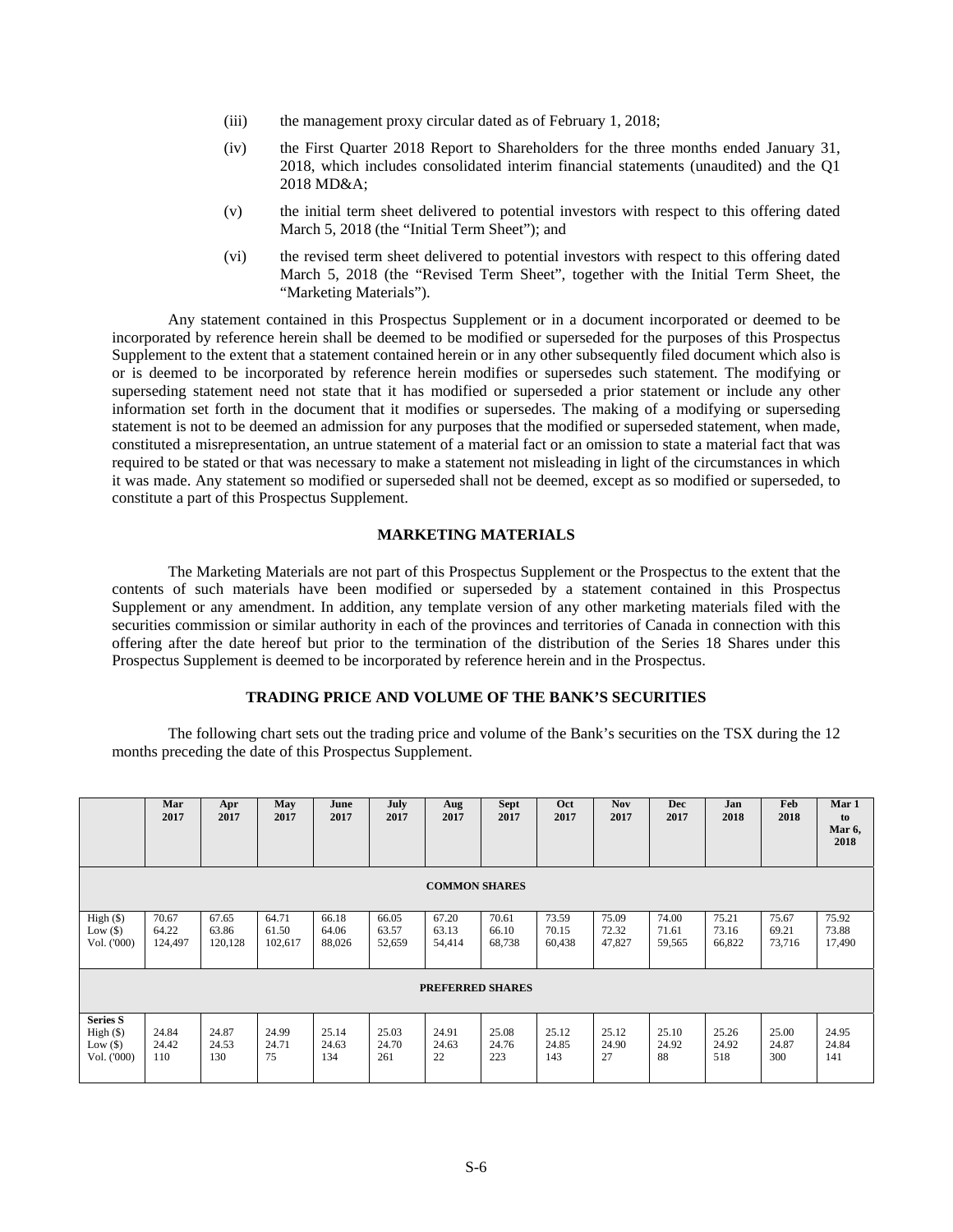|                                                                     | Mar<br>2017           | Apr<br>2017           | <b>May</b><br>2017    | June<br>2017            | July<br>2017            | Aug<br>2017           | <b>Sept</b><br>2017     | Oct<br>2017           | <b>Nov</b><br>2017    | <b>Dec</b><br>2017      | Jan<br>2018             | Feb<br>2018           | Mar 1<br>to<br>Mar 6,            |
|---------------------------------------------------------------------|-----------------------|-----------------------|-----------------------|-------------------------|-------------------------|-----------------------|-------------------------|-----------------------|-----------------------|-------------------------|-------------------------|-----------------------|----------------------------------|
|                                                                     |                       |                       |                       |                         |                         |                       |                         |                       |                       |                         |                         |                       | 2018                             |
| <b>Series T</b><br>High (\$)<br>Low $($ )<br>Vol. ('000)            | 24.14<br>23.82<br>126 | 24.28<br>23.931<br>98 | 24.33<br>24.18<br>160 | 24.69<br>24.28<br>194   | 24.60<br>24.43<br>85    | 24.58<br>24.31<br>157 | 24.78<br>24.50<br>272   | 24.88<br>24.27<br>58  | 24.85<br>24.62<br>27  | 24.94<br>24.73<br>53    | 25.11<br>24.81<br>463   | 24.99<br>24.77<br>70  | 24.83<br>24.80<br>$\overline{c}$ |
| <b>Series Y</b><br>High (\$)<br>Low $($ )<br>Vol. ('000)            | 24.85<br>24.38<br>111 | 24.94<br>24.63<br>104 | 25.00<br>24.71<br>114 | 25.44<br>24.73<br>65    | 25.04<br>24.56<br>125   | 24.99<br>24.71<br>28  | 25.1<br>24.84<br>123    | 25.13<br>24.85<br>343 | 25.05<br>24.85<br>35  | 25.16<br>24.90<br>347   | 25.25<br>24.90<br>229   | 25.07<br>24.84<br>28  | 24.90<br>24.78<br>32             |
| <b>Series Z</b><br>High (\$)<br>Low $(\$)$<br>Vol. ('000)           | 24.01<br>23.57<br>167 | 24.20<br>23.85<br>128 | 24.24<br>23.94<br>100 | 24.45<br>24.18<br>80    | 24.54<br>24.31<br>17    | 24.57<br>24.39<br>910 | 24.72<br>24.43<br>137   | 24.81<br>24.58<br>41  | 24.79<br>24.67<br>49  | 24.87<br>24.67<br>134   | 25.04<br>24.80<br>19    | 24.83<br>24.75<br>405 | 24.81<br>24.75<br>8              |
| Series 1<br>High (\$)<br>Low $(\$)$<br>Vol ('000)                   | 22.76<br>21.90<br>562 | 22.80<br>21.82<br>268 | 21.96<br>20.86<br>603 | 21.96<br>20.49<br>657   | 22.25<br>21.77<br>329   | 22.30<br>21.38<br>395 | 22.55<br>21.72<br>359   | 23.85<br>22.54<br>435 | 23.74<br>23.38<br>406 | 23.75<br>22.90<br>255   | 24.26<br>23.59<br>1,267 | 24.13<br>23.42<br>822 | 23.65<br>23.37<br>1,310          |
| Series 3<br>High (\$)<br>Low $(\$)$<br>Vol ('000)                   | 22.62<br>21.80<br>316 | 22.80<br>21.75<br>317 | 21.85<br>20.68<br>208 | 21.86<br>20.36<br>422   | 22.16<br>21.63<br>1,000 | 22.24<br>21.33<br>283 | 22.5<br>21.83<br>127    | 23.77<br>22.47<br>357 | 23.69<br>23.28<br>244 | 23.54<br>22.68<br>172   | 24.04<br>23.43<br>224   | 23.99<br>23.27<br>143 | 23.64<br>23.24<br>302            |
| Series 5<br>High (\$)<br>Low $(\$)$<br>Vol ('000)                   | 22.60<br>21.71<br>394 | 22.66<br>20.66<br>506 | 21.65<br>20.59<br>614 | 21.75<br>20.20<br>794   | 22.10<br>21.58<br>705   | 22.21<br>21.22<br>291 | 22.52<br>21.82<br>251   | 23.72<br>22.50<br>646 | 23.60<br>23.20<br>369 | 23.30<br>22.53<br>398   | 23.86<br>23.25<br>549   | 23.75<br>23.00<br>566 | 23.39<br>23.15<br>969            |
| Series <sub>7</sub><br>High (\$)<br>Low $(\$)$<br>Vol. ('000)       | 23.77<br>23.09<br>301 | 23.99<br>23.11<br>493 | 23.25<br>22.19<br>256 | 24.00<br>22.05<br>232   | 24.15<br>23.69<br>216   | 24.125<br>23.21<br>92 | 24.69<br>23.78<br>158   | 25.00<br>24.59<br>315 | 24.80<br>24.25<br>292 | 24.99<br>24.10<br>105   | 24.99<br>24.24<br>340   | 24.94<br>24.15<br>616 | 24.54<br>24.13<br>46             |
| Series 9<br>High (\$)<br>Low $(\$)$<br>Vol. ('000)                  | 24.39<br>23.65<br>325 | 24.62<br>23.48<br>302 | 23.57<br>22.75<br>80  | 24.16<br>22.48<br>120   | 24.36<br>23.97<br>925   | 24.30<br>23.50<br>69  | 24.77<br>24.03<br>315   | 25.17<br>24.76<br>229 | 24.95<br>24.63<br>268 | 25.14<br>24.36<br>69    | 25.25<br>24.60<br>176   | 25.06<br>24.40<br>57  | 24.75<br>24.50<br>37             |
| Series 11<br>High (\$)<br>Low $(\$)$<br>Vol. ('000)                 | 26.25<br>25.20<br>78  | 25.80<br>25.39<br>54  | 26.00<br>25.42<br>99  | 26.08<br>25.52<br>71    | 25.69<br>25.18<br>68    | 25.47<br>24.90<br>50  | 25.30<br>24.95<br>193   | 25.51<br>25.09<br>86  | 25.35<br>25.16<br>69  | 25.30<br>25.14<br>56    | 25.55<br>24.99<br>134   | 25.10<br>24.81<br>125 | 24.85<br>24.76<br>8              |
| Series 12<br>High()<br>Low $(\$)$<br>Vol. ('000)                    | 27.37<br>26.95<br>427 | 27.39<br>27.04<br>786 | 27.32<br>26.87<br>391 | 27.46<br>26.85<br>385   | 27.13<br>26.58<br>435   | 26.94<br>26.58<br>189 | 26.93<br>26.79<br>646   | 27.00<br>26.51<br>401 | 27.05<br>26.63<br>878 | 26.99<br>26.54<br>233   | 27.19<br>26.44<br>252   | 26.61<br>26.16<br>220 | 26.40<br>26.36<br>36             |
| Series 14<br>High (\$)<br>Low $(\$)$<br>Vol. ('000)                 | 26.39<br>25.91<br>498 | 26.62<br>26.23<br>830 | 26.45<br>26.05<br>516 | 26.35<br>26.01<br>1,206 | 26.40<br>25.92<br>670   | 26.34<br>25.02<br>414 | 26.30<br>26.00<br>2,027 | 26.40<br>25.94<br>600 | 26.56<br>26.16<br>502 | 26.41<br>25.99<br>1,276 | 26.48<br>25.92<br>646   | 26.25<br>25.79<br>303 | 26.00<br>25.96<br>393            |
| <b>Series</b><br>$16^{(1)}$<br>High(\$)<br>Low $($ )<br>Vol. ('000) |                       |                       |                       |                         | 25.15<br>24.97<br>1,534 | 25.39<br>25.01<br>280 | 26.09<br>25.20<br>490   | 26.27<br>25.50<br>728 | 25.97<br>25.55<br>153 | 25.80<br>25.21<br>128   | 25.90<br>25.25<br>283   | 25.60<br>25.00<br>282 | 25.35<br>25.05<br>75             |

(1) The Series 16 Shares were issued on July 14, 2017.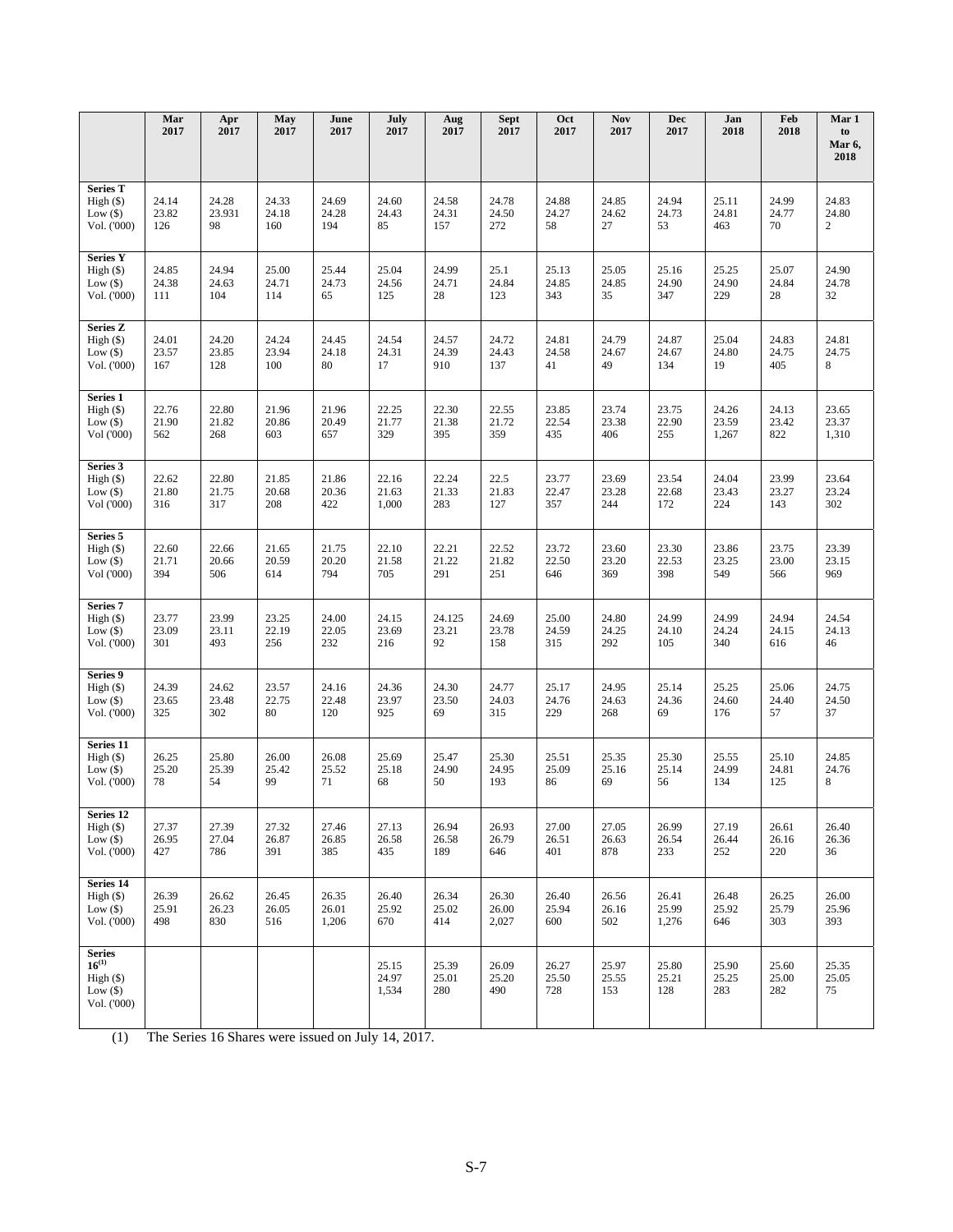# **DETAILS OF THE OFFERING**

The following is a summary of certain provisions attaching to the Series 18 Shares as a series and the Series 19 Shares as a series, each of which represents a series of Class A First Preferred Shares. See "Description of Preferred Shares" in the Prospectus for a description of the general terms and provisions of the Class A First Preferred Shares as a class.

#### **Certain Provisions of the Series 18 Shares as a Series**

#### *Definition of Terms*

The following definitions are relevant to the Series 18 Shares.

**"Annual Fixed Dividend Rate"** means, for any Subsequent Fixed Rate Period, the rate of interest (expressed as a percentage rate rounded to the nearest one hundred-thousandth of one percent (with 0.000005% being rounded up)) equal to the Government of Canada Yield on the applicable Fixed Rate Calculation Date plus 2.70%.

**"Bloomberg Screen GCAN5YR Page"** means the display designated as page ''GCAN5YR<INDEX>'' on the Bloomberg Financial L.P. service (or such other page as may replace the GCAN5YR page on that service) for purposes of displaying Government of Canada bond yields.

"Fixed Rate Calculation Date" means, for any Subsequent Fixed Rate Period, the 30<sup>th</sup> day prior to the first day of such Subsequent Fixed Rate Period.

**"Government of Canada Yield"** means, on any date, the yield to maturity on such date (assuming semiannual compounding) of a Canadian dollar denominated non-callable Government of Canada bond with a term to maturity of five years as quoted as of 10:00 a.m. (Toronto time) on such date and which appears on the Bloomberg Screen GCAN5YR Page on such date; provided that, if such rate does not appear on the Bloomberg Screen GCAN5YR Page on such date, the Government of Canada Yield will mean the arithmetic average of the yields quoted to the Bank by two registered Canadian investment dealers selected by the Bank as being the annual yield to maturity on such date, compounded semi-annually, which a noncallable Government of Canada bond would carry if issued, in Canadian dollars in Canada, at 100% of its principal amount on such date with a term to maturity of five years.

**"Initial Fixed Rate Period"** means the period from and including the closing date of this offering to but excluding April 30**,** 2023.

**"Subsequent Fixed Rate Period"** means, for the initial Subsequent Fixed Rate Period, the period from and including April 30**,** 2023 to but excluding April 30, 2028, and for each succeeding Subsequent Fixed Rate Period, the period from and including the day immediately following the end of the immediately preceding Subsequent Fixed Rate Period to but excluding April 30 in the fifth year thereafter.

# *Issue Price*

The Series 18 Shares will have an issue price of \$25.00 per share.

## *Dividends on Series 18 Shares*

During the Initial Fixed Rate Period, the holders of the Series 18 Shares will be entitled to receive fixed quarterly non-cumulative preferential cash dividends, as and when declared by the Board of Directors, subject to the provisions of the Bank Act, payable on the last day of January, April, July and October in each year, at a per annum rate of 4.70% per share or \$1.1750 per share per annum. Notwithstanding the foregoing, the first dividend per Series 18 Share, if declared, will be payable on July 31, 2018 in respect of the period from and including March 14, 2018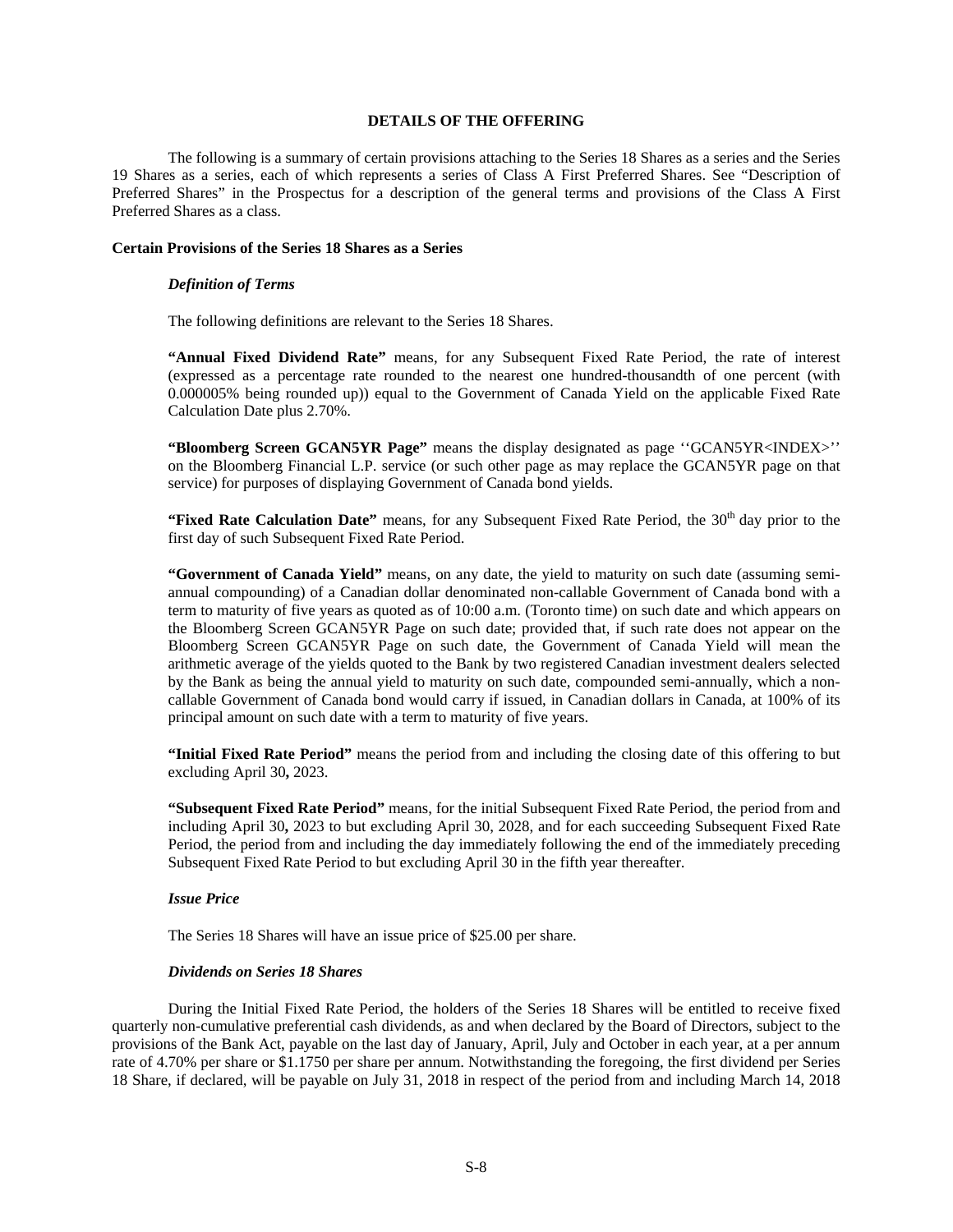to but excluding July 31, 2018, in the amount of \$0.4475 per share, based on the anticipated closing date of this offering of March 14, 2018.

During each Subsequent Fixed Rate Period, the holders of the Series 18 Shares will be entitled to receive fixed quarterly non-cumulative preferential cash dividends, as and when declared by the Board of Directors, subject to the provisions of the Bank Act, payable on the last day of January, April, July and October in each year, in an amount per share per annum determined by multiplying the Annual Fixed Dividend Rate applicable to such Subsequent Fixed Rate Period by \$25.00.

The Annual Fixed Dividend Rate applicable to a Subsequent Fixed Rate Period will be determined by the Bank on the Fixed Rate Calculation Date. Such determination will, in the absence of manifest error, be final and binding upon the Bank and upon all holders of the Series 18 Shares. The Bank will, on the Fixed Rate Calculation Date, give written notice of the Annual Fixed Dividend Rate for the ensuing Subsequent Fixed Rate Period to the registered holders of the then outstanding Series 18 Shares.

If the Board of Directors does not declare a dividend, or any part thereof, on the Series 18 Shares on or before the dividend payment date therefor, then the rights of the holders of the Series 18 Shares to such dividend, or to any part thereof, will be extinguished.

#### *Redemption of Series 18 Shares*

The Series 18 Shares will not be redeemable prior to April 30, 2023. Subject to the provisions of the Bank Act, including the prior consent of the Superintendent, and to the provisions described below under " — Certain Provisions Common to the Series 18 Shares and the Series 19 Shares — Restrictions on Dividends and Retirement of Series 18 Shares and Series 19 Shares", on April 30, 2023 and on April 30 every five years thereafter, the Bank may redeem all or any part of the then outstanding Series 18 Shares, at the Bank's option without the consent of the holder, by the payment in cash of a sum per share so redeemed equal to \$25.00 together with all declared and unpaid dividends to the date fixed for redemption.

Notice of any redemption of the Series 18 Shares will be given in writing by the Bank not more than 60 days and not less than 30 days prior to the date fixed for redemption. If less than all of the outstanding Series 18 Shares are at any time to be redeemed, the shares to be redeemed will be selected pro rata disregarding fractions or in such other manner as the Bank may determine.

#### *Conversion of Series 18 Shares into Series 19 Shares*

The holders of the Series 18 Shares will have the right, at their option, on April 30, 2023 and on April 30 every five years thereafter (each, a "Series 18 Conversion Date"), to convert, subject to the restrictions on conversion described below and the payment or delivery to the Bank of evidence of payment of the tax (if any) payable, all or any of their Series 18 Shares into Series 19 Shares on the basis of one Series 19 Share for each Series 18 Share. Notice of a holder's intention to convert Series 18 Shares is irrevocable and must be received by the Bank not earlier than the  $30<sup>th</sup>$  day prior to, but not later than 5:00 p.m. (Toronto time) on the  $15<sup>th</sup>$  day preceding, a Series 18 Conversion Date.

The Bank will, not more than 60 and not less than 30 days prior to the applicable Series 18 Conversion Date, give notice in writing to the then registered holders of the Series 18 Shares of the above-mentioned conversion right. On the 30<sup>th</sup> day prior to each Series 18 Conversion Date, the Bank will give notice in writing to the then registered holders of the Series 18 Shares of the Annual Fixed Dividend Rate for the next succeeding Subsequent Fixed Rate Period and the Floating Quarterly Dividend Rate applicable to the Series 19 Shares for the next succeeding Quarterly Floating Rate Period.

The holders of the Series 18 Shares will not be entitled to convert their shares into Series 19 Shares if the Bank determines that there would remain outstanding on a Series 18 Conversion Date less than 1,000,000 Series 19 Shares, after having taken into account all Series 18 Shares tendered for conversion into Series 19 Shares and all Series 19 Shares tendered for conversion into Series 18 Shares. The Bank will give notice in writing thereof to all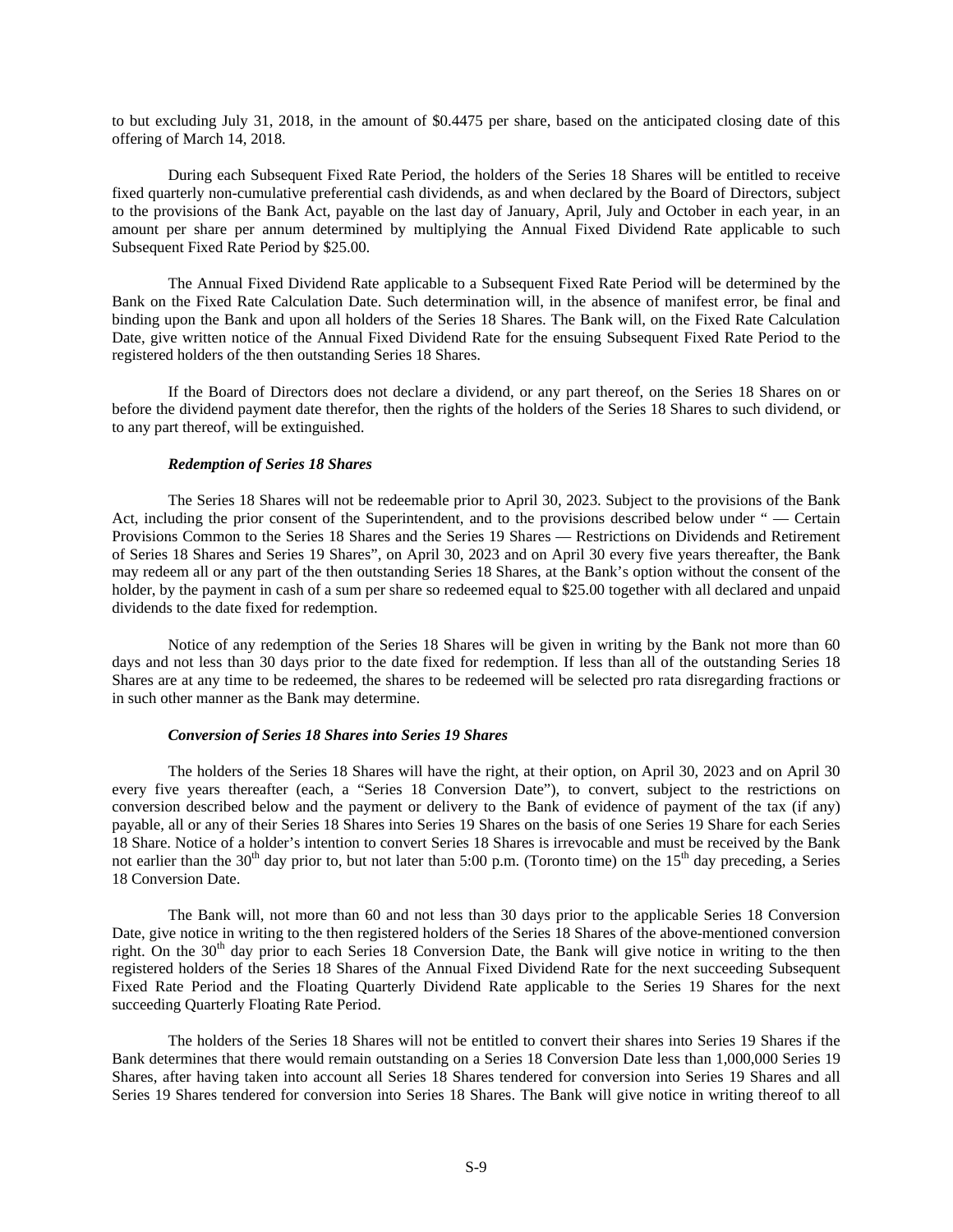registered holders of the Series 18 Shares at least seven days prior to the applicable Series 18 Conversion Date. Furthermore, if the Bank determines that there would remain outstanding on a Series 18 Conversion Date less than 1,000,000 Series 18 Shares, after having taken into account all Series 18 Shares tendered for conversion into Series 19 Shares and all Series 19 Shares tendered for conversion into Series 18 Shares, then, all, but not part, of the remaining outstanding Series 18 Shares will automatically be converted into Series 19 Shares on the basis of one Series 19 Share for each Series 18 Share on the applicable Series 18 Conversion Date and the Bank will give notice in writing thereof to the then registered holders of such remaining Series 18 Shares at least seven days prior to the Series 18 Conversion Date.

Upon exercise by a holder of this right to convert Series 18 Shares into Series 19 Shares, or upon automatic conversion as described above, the Bank reserves the right not to (i) deliver Series 19 Shares to any person whom the Bank or its transfer agent has reason to believe is an Ineligible Person or any person who, by virtue of that conversion, would become a Significant Shareholder, or (ii) record in its securities register a transfer or issue of Series 19 Shares to any person whom the Bank or its transfer agent has reason to believe is an Ineligible Government Holder based on a declaration submitted to the Bank or its transfer agent by or on behalf of such person. In such circumstances, the Bank or its agent will hold, as agent of any such person, all or the relevant number of Series 19 Shares otherwise to be delivered to such Ineligible Persons or persons who would become Significant Shareholders or registered to such Ineligible Government Holders, as the case may be, and the Bank or its agent will deliver such shares to a broker retained by the Bank for the purpose of selling such Series 19 Shares to parties other than the Bank and its affiliates on behalf of any such person. Such sales (if any) will be made at such times and at such prices, as the Bank (or its agent as directed by the Bank), in its sole discretion, may determine. Neither the Bank nor its agent will be subject to any liability for failure to sell any such Series 19 Shares on behalf of any such person or at any particular price on any particular day. The net proceeds received by the Bank or its agent from the sale of any such Series 19 Shares will be delivered to any such person, after deducting the costs of sale and any applicable withholding taxes, in accordance with CDS procedures or otherwise. See "Bank Act Restrictions and Approval" in this Prospectus Supplement and "Bank Act Restrictions and Restrictions on Payment of Dividends" in the Prospectus.

If the Bank gives notice to the registered holders of the Series 18 Shares of the redemption of all the Series 18 Shares, the Bank will not be required to give notice as provided hereunder to the registered holders of the Series 18 Shares of an Annual Fixed Dividend Rate, a Floating Quarterly Dividend Rate or of the conversion right of the holders of the Series 18 Shares and the right of any holder of Series 18 Shares to convert such Series 18 Shares will cease and terminate in that event.

# **Certain Provisions of the Series 19 Shares as a Series**

#### *Definition of Terms*

The following definitions are relevant to the Series 19 Shares.

**"Floating Quarterly Dividend Rate"** means, for any Quarterly Floating Rate Period, the rate of interest (expressed as a percentage rate rounded to the nearest one hundred-thousandth of one percent (with 0.000005% being rounded up)) equal to the sum of the T-Bill Rate on the applicable Floating Rate Calculation Date plus 2.70% (calculated on the basis of the actual number of days elapsed in such Quarterly Floating Rate Period divided by 365).

"Floating Rate Calculation Date" means, for any Quarterly Floating Rate Period, the 30<sup>th</sup> day prior to the first day of such Quarterly Floating Rate Period.

**"Quarterly Commencement Date"** means the last day of January, April, July and October in each year, commencing April 30, 2023.

**"Quarterly Floating Rate Period"** means, for the initial Quarterly Floating Rate Period, the period from and including April 30, 2023 to but excluding the next following Quarterly Commencement Date, and thereafter the period from and including the day immediately following the end of the immediately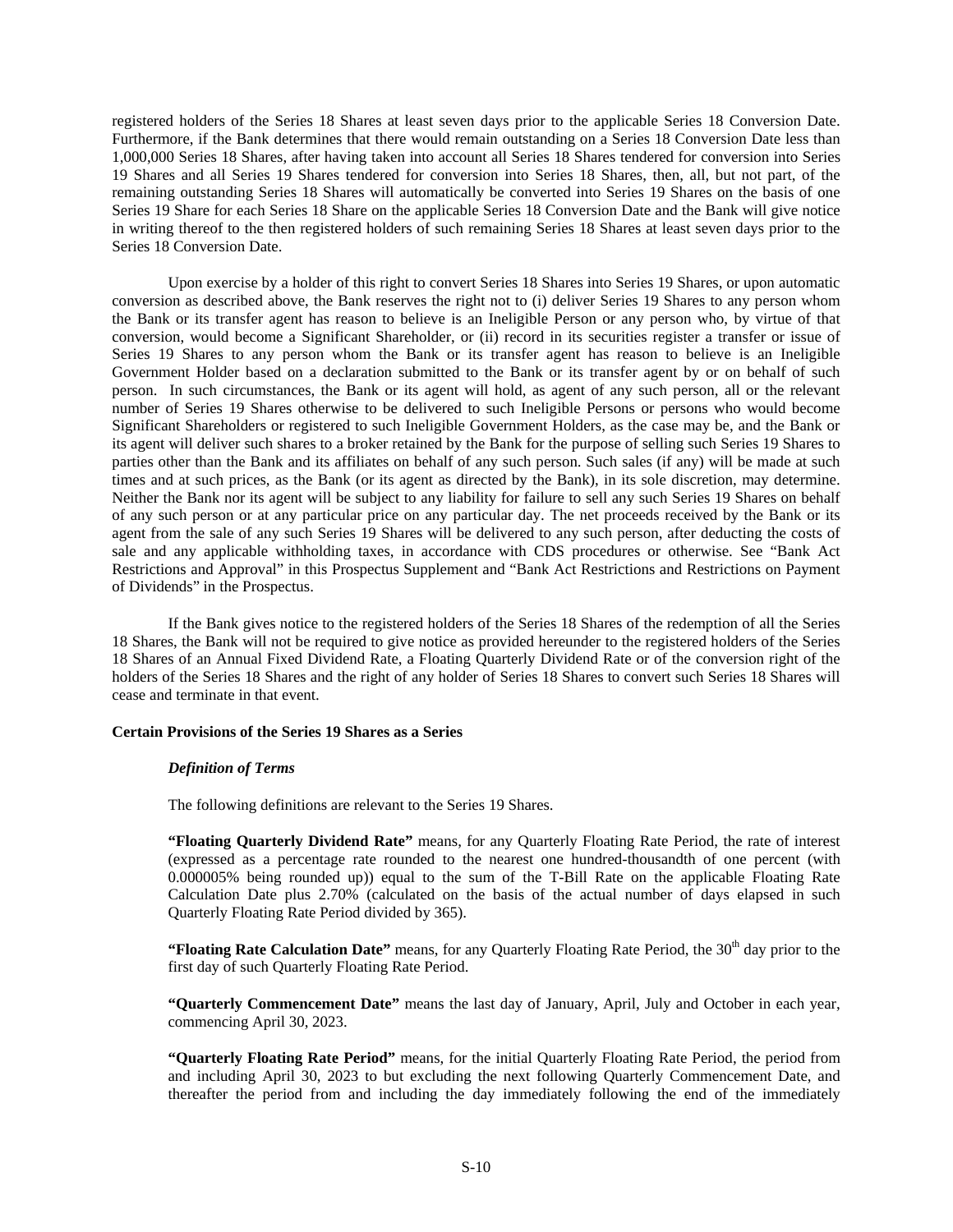preceding Quarterly Floating Rate Period to but excluding the next succeeding Quarterly Commencement Date.

**"T-Bill Rate"** means, for any Quarterly Floating Rate Period, the average yield expressed as a percentage per annum on three-month Government of Canada Treasury Bills, as reported by the Bank of Canada, for the most recent treasury bills auction preceding the applicable Floating Rate Calculation Date.

# *Issue Price*

The Series 19 Shares will have an issue price of \$25.00 per share.

#### *Dividends on Series 19 Shares*

The holders of the Series 19 Shares will be entitled to receive quarterly floating rate non-cumulative preferential cash dividends, as and when declared by the Board of Directors, subject to the provisions of the Bank Act, payable on the last day of January, April, July and October in each year. Such quarterly cash dividends, if declared, will be in an amount per share determined by multiplying the applicable Floating Quarterly Dividend Rate by \$25.00.

The Floating Quarterly Dividend Rate for each Quarterly Floating Rate Period will be determined by the Bank on the Floating Rate Calculation Date. Such determination will, in the absence of manifest error, be final and binding upon the Bank and upon all holders of the Series 19 Shares. The Bank will, on the Floating Rate Calculation Date, give written notice of the Floating Quarterly Dividend Rate for the ensuing Quarterly Floating Rate Period to the registered holders of the then outstanding Series 19 Shares.

If the Board of Directors does not declare a dividend, or any part thereof, on the Series 19 Shares on or before the dividend payment date therefor, then the rights of the holders of the Series 19 Shares to such dividend, or to any part thereof, will be extinguished.

## *Redemption of Series 19 Shares*

Subject to the provisions of the Bank Act, including the prior consent of the Superintendent, and to the provisions described below under " — Certain Provisions Common to the Series 18 Shares and the Series 19 Shares — Restrictions on Dividends and Retirement of Series 18 Shares and Series 19 Shares", the Bank may redeem all or any part of the then outstanding Series 19 Shares, at the Bank's option without the consent of the holder, by the payment in cash of a sum per share so redeemed equal to (i) \$25.00 in the case of redemptions on April 30, 2028 and on April 30 every five years thereafter, or (ii) \$25.50 in the case of redemptions on any other date on or after April 30, 2023, together, in each case, with all declared and unpaid dividends to the date fixed for redemption.

Notice of any redemption of the Series 19 Shares will be given in writing by the Bank not more than 60 days and not less than 30 days prior to the date fixed for redemption. If less than all of the outstanding Series 19 Shares are at any time to be redeemed, the shares to be redeemed will be selected pro rata disregarding fractions or in such other manner as the Bank may determine.

# *Conversion of Series 19 Shares into Series 18 Shares*

The holders of the Series 19 Shares will have the right, at their option, on April 30, 2028 and on April 30 every five years thereafter (each, a "Series 19 Conversion Date"), to convert, subject to the restrictions on conversion described below and the payment or delivery to the Bank of evidence of payment of the tax (if any) payable, all or any of their Series 19 Shares into Series 18 Shares on the basis of one Series 18 Share for each Series 19 Share. Notice of a holder's intention to convert Series 19 Shares is irrevocable and must be received by the Bank not earlier than the 30<sup>th</sup> day prior to, but not later than 5:00 p.m. (Toronto time) on the 15th day preceding, a Series 19 Conversion Date.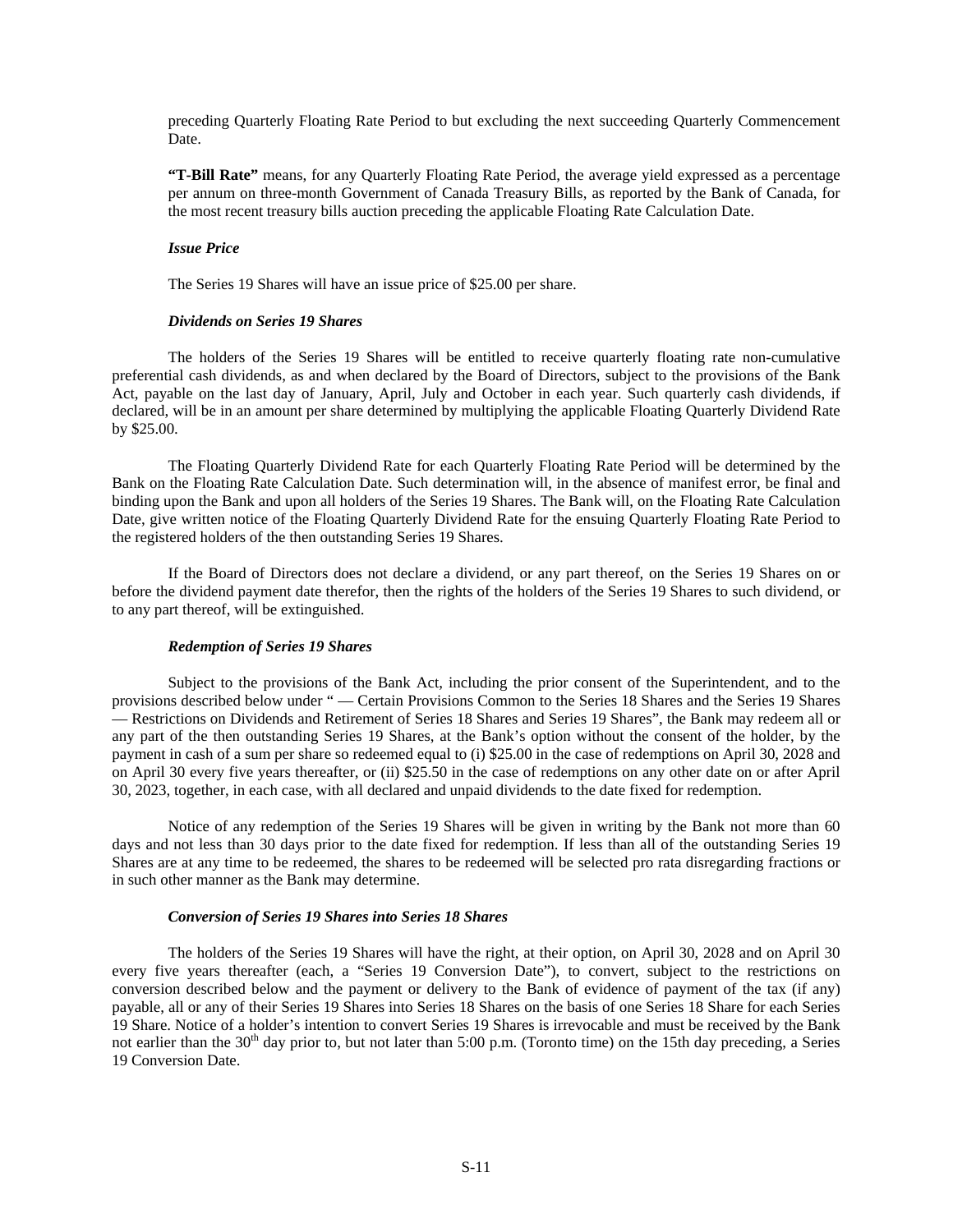The Bank will, not more than 60 and not less than 30 days prior to the applicable Series 19 Conversion Date, give notice in writing to the then registered holders of the Series 19 Shares of the above-mentioned conversion right. On the 30<sup>th</sup> day prior to each Series 19 Conversion Date, the Bank will give notice in writing to the then registered holders of the Series 19 Shares of the Annual Fixed Dividend Rate applicable to the Series 18 Shares for the next succeeding Subsequent Fixed Rate Period.

The holders of the Series 19 Shares will not be entitled to convert their shares into Series 18 Shares if the Bank determines that there would remain outstanding on a Series 19 Conversion Date less than 1,000,000 Series 18 Shares, after having taken into account all Series 19 Shares tendered for conversion into Series 18 Shares and all Series 18 Shares tendered for conversion into Series 19 Shares. The Bank will give notice in writing thereof to all registered holders of the Series 19 Shares at least seven days prior to the applicable Series 19 Conversion Date. Furthermore, if the Bank determines that there would remain outstanding on a Series 19 Conversion Date less than 1,000,000 Series 19 Shares, after having taken into account all Series 19 Shares tendered for conversion into Series 18 Shares and all Series 18 Shares tendered for conversion into Series 19 Shares, then, all, but not part, of the remaining outstanding Series 19 Shares will automatically be converted into Series 18 Shares on the basis of one Series 18 Share for each Series 19 Share on the applicable Series 19 Conversion Date and the Bank will give notice in writing thereof to the then registered holders of such remaining Series 19 Shares at least seven days prior to the Series 19 Conversion Date.

Upon exercise by a holder of this right to convert Series 19 Shares into Series 18 Shares, or upon automatic conversion as described above, the Bank reserves the right not to (i) deliver Series 18 Shares to any person whom the Bank or its transfer agent has reason to believe is an Ineligible Person or any person who, by virtue of that conversion, would become a Significant Shareholder, or (ii) record in its securities register a transfer or issue of Series 18 Shares to any person whom the Bank or its transfer agent has reason to believe is an Ineligible Government Holder based on a declaration submitted to the Bank or its transfer agent by or on behalf of such person. In those circumstances, the Bank or its agent will hold, as agent of any such person, all or the relevant number of Series 18 Shares otherwise to be delivered to such Ineligible Persons or persons who would become Significant Shareholders or registered to such Ineligible Government Holders, as the case may be, and the Bank or its agent will deliver such shares to a broker retained by the Bank for the purpose of selling such Series 18 Shares to parties other than the Bank and its affiliates on behalf of any such person. Such sales (if any) will be made at such times and at such prices, as the Bank (or its agent as directed by the Bank), in its sole discretion, may determine. Neither the Bank nor its agent will be subject to any liability for failure to sell any such Series 18 Shares on behalf of any such person or at any particular price on any particular day. The net proceeds received by the Bank or its agent from the sale of any such Series 18 Shares will be delivered to any such person, after deducting the costs of sale and any applicable withholding taxes, in accordance with CDS procedures or otherwise. See "Bank Act Restrictions and Approval" in this Prospectus Supplement and "Bank Act Restrictions and Restrictions on Payment of Dividends" in the Prospectus.

If the Bank gives notice to the registered holders of the Series 19 Shares of the redemption of all the Series 19 Shares, the Bank will not be required to give notice as provided hereunder to the registered holders of the Series 19 Shares of an Annual Fixed Dividend Rate or of the conversion right of the holders of the Series 19 Shares and the right of any holder of Series 19 Shares to convert such Series 19 Shares will cease and terminate in that event.

## **Certain Provisions Common to the Series 18 Shares and the Series 19 Shares**

## *Definition of Terms*

The following definitions are relevant to both the Series 18 Shares and the Series 19 Shares:

"**Common Share Price**" means the volume weighted average per share trading price of the Common Shares on the TSX for the 10 consecutive Trading Day period ending on the Trading Day immediately before the occurrence of a Trigger Event, or if the Common Shares are not then listed on the TSX, the principal stock exchange on which the Common Shares are then listed or quoted (being the stock exchange with the greatest volume of trading in the Common Shares during the previous six months), or if such shares are not listed or quoted on any stock exchange, or if no such trading prices are available, the Floor Price.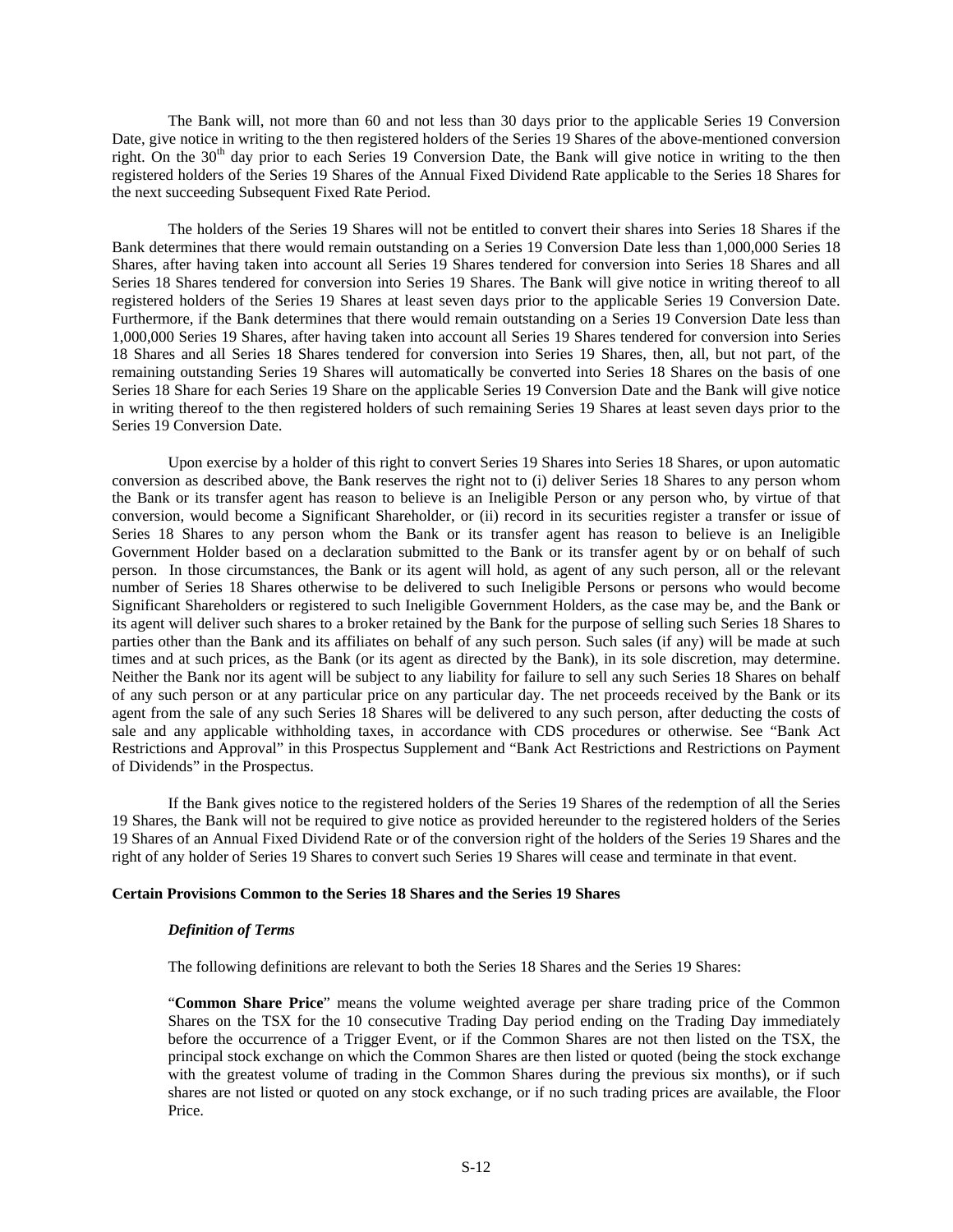"**Conversion Price**" means the greater of the Common Share Price and the Floor Price.

"**Floor Price**" means \$5.00, as such price may be adjusted as described under "— Conversion of Series 18 Shares or Series 19 Shares into Common Shares upon a Trigger Event".

"**Ineligible Government Holder**" means any person who is the federal or a provincial government in Canada or agent or agency thereof, or the government of a foreign country or any political subdivision of a foreign country, or any agent or agency of a foreign government, in each case to the extent that the recording in the Bank's securities register of a transfer or issue of any share of the Bank to such person would cause the Bank to contravene the Bank Act.

"**Ineligible Person**" means any person whose address is in, or whom the Bank or its transfer agent has reason to believe is a resident of, any jurisdiction outside of Canada to the extent that the issuance or delivery by the Bank to such person of Series 18 Shares, Series 19 Shares, New Preferred Shares or Common Shares, as the case may be, upon the exercise of rights of conversion or upon a Contingent Conversion (a) would require the Bank to take any action to comply with securities, banking or analogous laws of such jurisdiction or (b) would give rise to a liability for withholding tax in connection with such issuance or delivery.

**"Multiplier"** means 1.0.

"**New Preferred Shares**" means a further series of Class A First Preferred Shares constituted by the Board of Directors having rights, privileges, restrictions and conditions attaching thereto which would qualify such New Preferred Shares as Tier 1 capital or equivalent of the Bank under the then current capital adequacy guidelines prescribed by the Superintendent if applicable, and if not applicable, having such rights, privileges, restrictions and conditions as the Board of Directors may determine, provided that in each case such New Preferred Shares will not, if issued, be or be deemed to be "short term preferred shares" within the meaning of the Tax Act.

"**Share Value**" means for a Series 18 Share or Series 19 Share, as applicable, \$25.00 plus declared and unpaid dividends thereon as of the date of the Trigger Event.

"**Significant Shareholder**" means any person who beneficially owns, directly or indirectly, through entities controlled by such person or persons associated with or acting jointly or in concert with such person (as determined in accordance with the Bank Act), shares of any class of the Bank in excess of 10% of the total number of outstanding shares of that class in contravention of the Bank Act.

"**Trading Day**" means, with respect to any stock exchange or market, a day on which shares may be traded through the facilities of that stock exchange or market.

"**Trigger Event**" has the meaning set out in the Office of the Superintendent of Financial Institutions Canada ("OSFI"), Guideline for Capital Adequacy Requirements (CAR), Chapter 2 — Definition of Capital, effective November 2017, as such term may be amended or superseded by OSFI from time to time, which term currently provides that each of the following constitutes a Trigger Event:

(a) the Superintendent publicly announces that the Bank has been advised, in writing, that the Superintendent is of the opinion that the Bank has ceased, or is about to cease, to be viable and that, after the conversion or write-off, as applicable, of all contingent instruments (including the Series 18 Shares and the Series 19 Shares) and taking into account any other factors or circumstances that are considered relevant or appropriate, it is reasonably likely that the viability of the Bank will be restored or maintained; or

(b) the federal or a provincial government in Canada publicly announces that the Bank has accepted or agreed to accept a capital injection, or equivalent support, from the federal government or any provincial government or political subdivision in Canada or agent or agency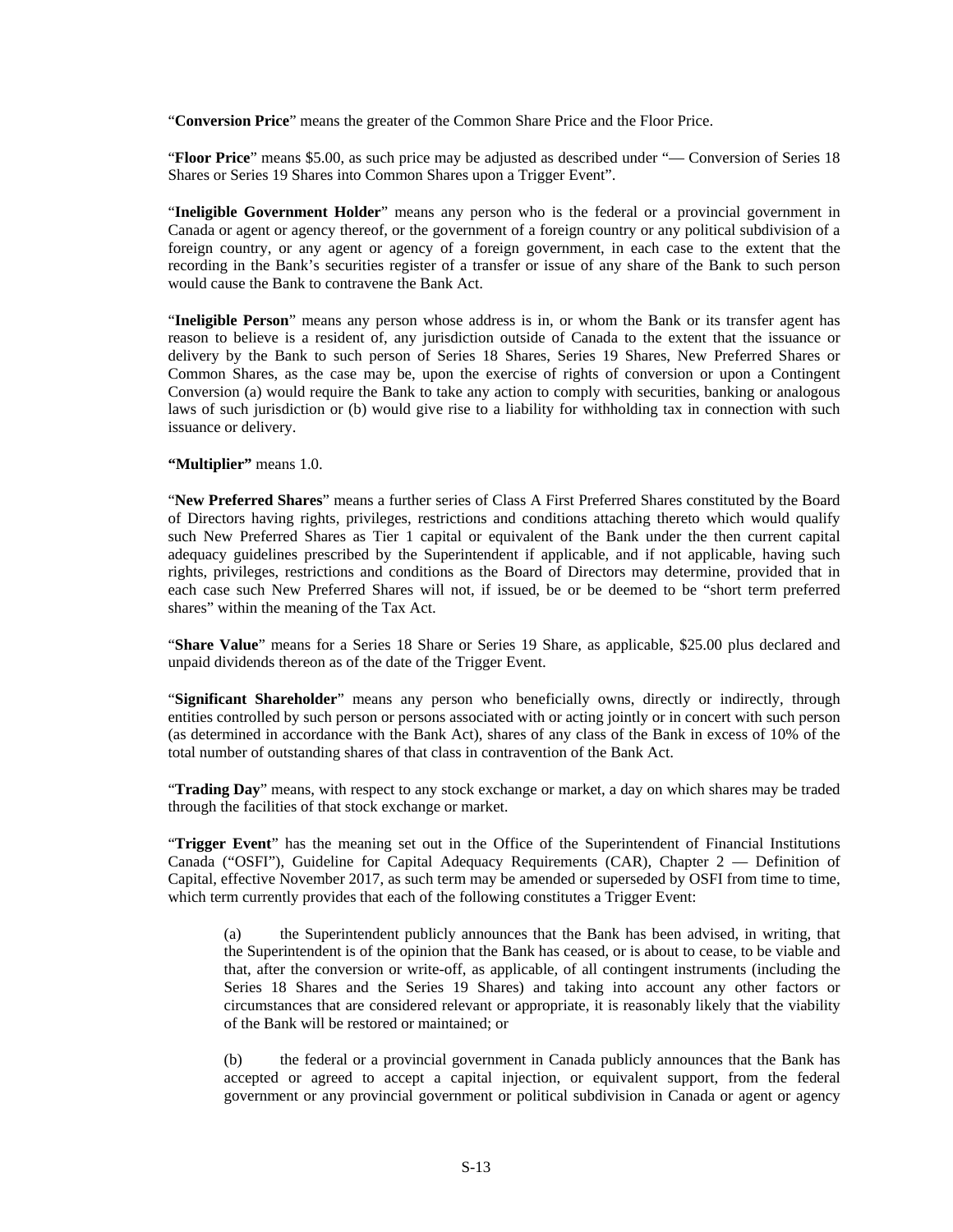thereof without which the Bank would have been determined by the Superintendent to be nonviable.

## *Conversion of Series 18 Shares or Series 19 Shares into Another Series of Preferred Shares at the Option of the Holder*

The Bank may at any time, with the consent of the Superintendent, give the holders of the Series 18 Shares or the Series 19 Shares notice that they have the right, pursuant to the terms of the Series 18 Shares or the Series 19 Shares, at their option, to convert their Series 18 Shares or Series 19 Shares, as applicable, on the date specified in the notice into fully-paid New Preferred Shares on a share for share basis. Notice shall be given by the Bank in writing not more than 60 and not less than 30 days prior to such conversion date.

Upon exercise by the holder of this right to convert Series 18 Shares or Series 19 Shares into New Preferred Shares, the Bank reserves the right not to (i) deliver New Preferred Shares to any person whom the Bank or its transfer agent has reason to believe is an Ineligible Person or any person who, by virtue of that conversion, would become a Significant Shareholder, or (ii) record in its securities register a transfer or issue of New Preferred Shares to any person whom the Bank or its transfer agent has reason to believe is an Ineligible Government Holder based on a declaration submitted to the Bank or its transfer agent by or on behalf of such person. In such circumstances, the Bank or its agent will hold, as agent of any such person, all or the relevant number of New Preferred Shares otherwise to be delivered to such Ineligible Persons or persons who would become Significant Shareholders or registered to such Ineligible Government Holders, as the case may be, and the Bank or its agent will deliver such shares to a broker retained by the Bank for the purpose of selling such New Preferred Shares to parties other than the Bank and its affiliates on behalf of any such person. Such sales (if any) will be made at such times and at such prices, as the Bank (or its agent as directed by the Bank), in its sole discretion, may determine. Neither the Bank nor its agent will be subject to any liability for failure to sell any such New Preferred Shares on behalf of any such person or at any particular price on any particular day. The net proceeds received by the Bank or its agent from the sale of any such New Preferred Shares will be delivered to any such person, after deducting the costs of sale and any applicable withholding taxes, in accordance with CDS procedures or otherwise. See "Bank Act Restrictions and Approval" in this Prospectus Supplement and "Bank Act Restrictions and Restrictions on Payment of Dividends" in the Prospectus.

# *Conversion of Series 18 Shares or Series 19 Shares into Common Shares upon a Trigger Event*

Upon the occurrence of a Trigger Event, each Series 18 Share and Series 19 Share will be automatically and immediately converted, on a full and permanent basis, without the consent of the holders thereof, into that number of fully-paid Common Shares determined by dividing (a) the product of the Multiplier multiplied by the Share Value in respect of such Series 18 Share or Series 19 Share, as applicable, by (b) the Conversion Price. In any case where the aggregate number of Common Shares to be issued to a holder of Series 18 Shares or Series 19 Shares pursuant to a Contingent Conversion includes a fraction of a Common Share, such number of Common Shares to be issued to such holder shall be rounded down to the nearest whole number of Common Shares and no cash payment shall be made in lieu of such fractional Common Share.

As promptly as practicable after the occurrence of a Trigger Event, the Bank shall announce the Contingent Conversion by way of a press release and shall give notice of the Contingent Conversion to the then registered holders of the Series 18 Shares and the Series 19 Shares. From and after the Contingent Conversion, the Series 18 Shares and the Series 19 Shares will cease to be outstanding, the holders of the Series 18 Shares and the Series 19 Shares will cease to be entitled to dividends on such shares and any certificates representing the Series 18 Shares or the Series 19 Shares, as applicable, will represent only the right to receive upon surrender thereof certificates representing the applicable number of Common Shares described above. A Contingent Conversion shall be mandatory and binding upon both the Bank and all holders of the Series 18 Shares and the Series 19 Shares notwithstanding anything else including: (a) any prior action to or in furtherance of redeeming, exchanging or converting the Series 18 Shares or the Series 19 Shares pursuant to the other terms and conditions of such Series 18 Shares or Series 19 Shares; and (b) any delay in or impediment to the issuance or delivery of the Common Shares to the holders of the Series 18 Shares or the Series 19 Shares. See "Risk Factors" for a discussion of the circumstances that may result in a Trigger Event and the consequences of a Trigger Event to a holder of the Series 18 Shares or the Series 19 Shares.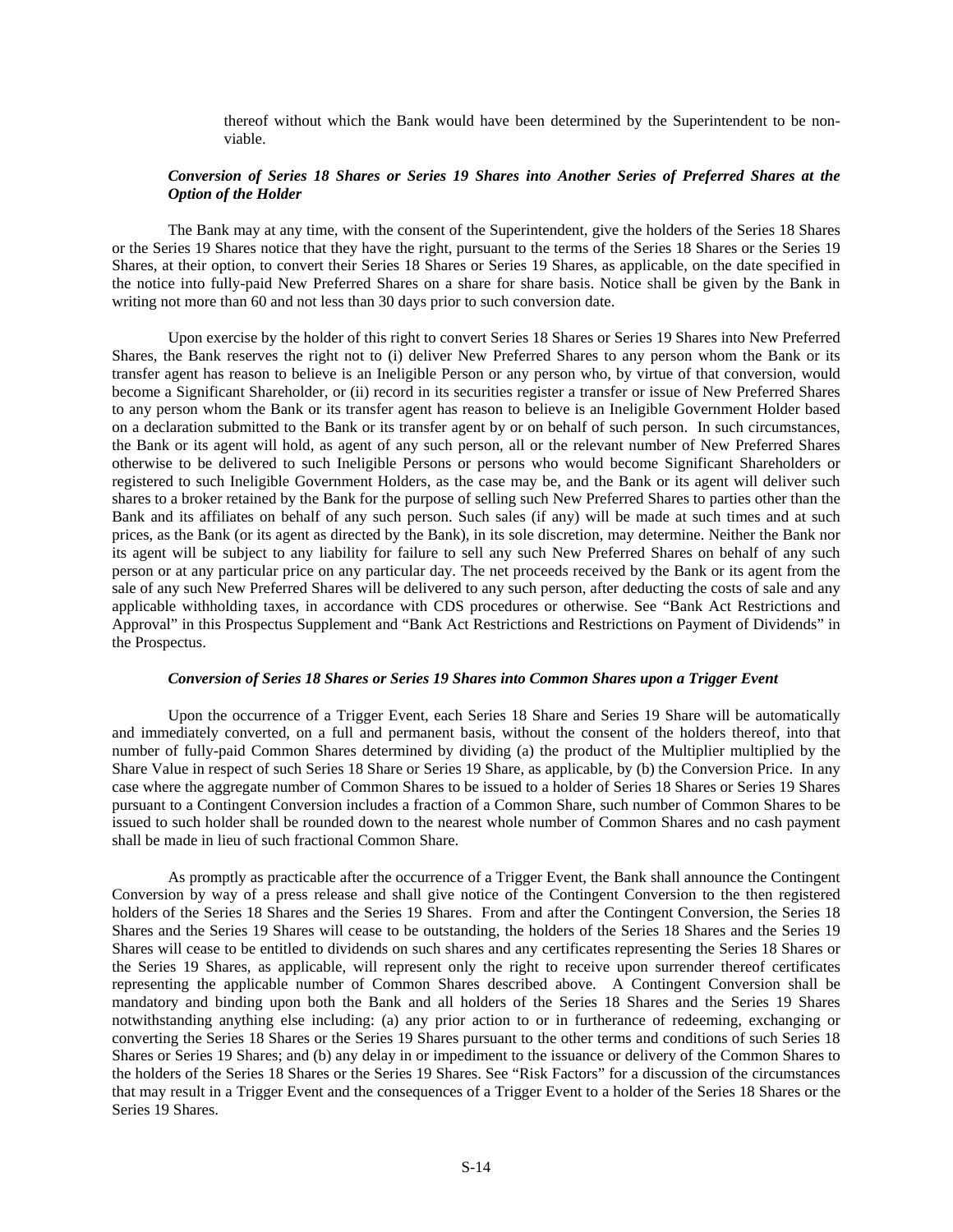Upon a Contingent Conversion, the Bank reserves the right not to (i) deliver Common Shares to any person whom the Bank or its transfer agent has reason to believe is an Ineligible Person or any person who, by virtue of the Contingent Conversion, would become a Significant Shareholder, or (ii) record in its securities register a transfer or issue of Common Shares to any person whom the Bank or its transfer agent has reason to believe is an Ineligible Government Holder based on a declaration submitted to the Bank or its transfer agent by or on behalf of such person. In those circumstances, the Bank or its agent will hold, as agent of any such person, all or the relevant number of Common Shares otherwise to be delivered to such Ineligible Persons or persons who would become Significant Shareholders or registered to such Ineligible Government Holders, as the case may be, and the Bank or its agent will deliver such shares to a broker retained by the Bank for the purpose of selling such Common Shares to parties other than the Bank and its affiliates on behalf of any such person. Such sales (if any) will be made at such times and at such prices, as the Bank (or its agent as directed by the Bank), in its sole discretion, may determine. Neither the Bank nor its agent will be subject to any liability for failure to sell any such Common Shares on behalf of any such person or at any particular price on any particular day. The net proceeds received by the Bank or its agent from the sale of any such Common Shares will be delivered to any such person, after deducting the costs of sale and any applicable withholding taxes, in accordance with CDS procedures or otherwise. See "Bank Act Restrictions and Approval" in this Prospectus Supplement and "Bank Act Restrictions and Restrictions on Payment of Dividends" in the Prospectus.

The Floor Price is subject to adjustment in the event of: (a) the issuance of Common Shares or securities exchangeable for or convertible into Common Shares to all or substantially all of the holders of the Common Shares as a stock dividend or similar distribution; (b) the subdivision, redivision or change of the Common Shares into a greater number of shares; or (c) the reduction, combination or consolidation of the Common Shares into a lesser number of shares.

No adjustment of the Floor Price will be required if the amount of such adjustment will be less than 1% of the Floor Price in effect immediately prior to the event giving rise to the adjustment, provided, however, that in such case any adjustment that would otherwise be required then to be made will be carried forward and will be made at the time of and together with the next subsequent adjustment which, together with any adjustment so carried forward, will amount to at least 1% of the Floor Price.

In the event of a capital reorganization, consolidation, merger or amalgamation of the Bank or comparable transaction affecting the Common Shares, the Bank shall take all necessary action to ensure that the holders of the Series 18 Shares and the Series 19 Shares receive, pursuant to a Contingent Conversion, after such event, the number of shares or other securities that the holders of such Series 18 Shares and Series 19 Shares would have received if the Contingent Conversion occurred immediately prior to the record date for such event. Notwithstanding any other provision of the Series 18 Shares or the Series 19 Shares, a Contingent Conversion of such shares shall not be an event of default and the only consequence of a Trigger Event under the provisions of such shares will be the conversion of such shares into Common Shares.

# *Purchase for Cancellation*

Subject to the provisions of the Bank Act, including the prior consent of the Superintendent, and to the provisions described below under " —Restrictions on Dividends and Retirement of Series 18 Shares and Series 19 Shares", the Bank may at any time purchase for cancellation any Series 18 Shares or Series 19 Shares at the lowest price or prices at which, in the opinion of the Bank, such shares are obtainable.

# *Rights on Liquidation*

In the event of the liquidation, dissolution or winding-up of the Bank, where a Trigger Event has not occurred, the holders of the Series 18 Shares and the Series 19 Shares will be entitled to receive a sum per share equal to \$25.00, together with the amount of declared and unpaid dividends to the date of payment, before any amount shall be paid or any assets of the Bank distributed to the holders of the Common Shares or other shares ranking junior to the Series 18 Shares and the Series 19 Shares. The holders of the Series 18 Shares and the Series 19 Shares will not be entitled to share in any further distribution of the property or assets of the Bank.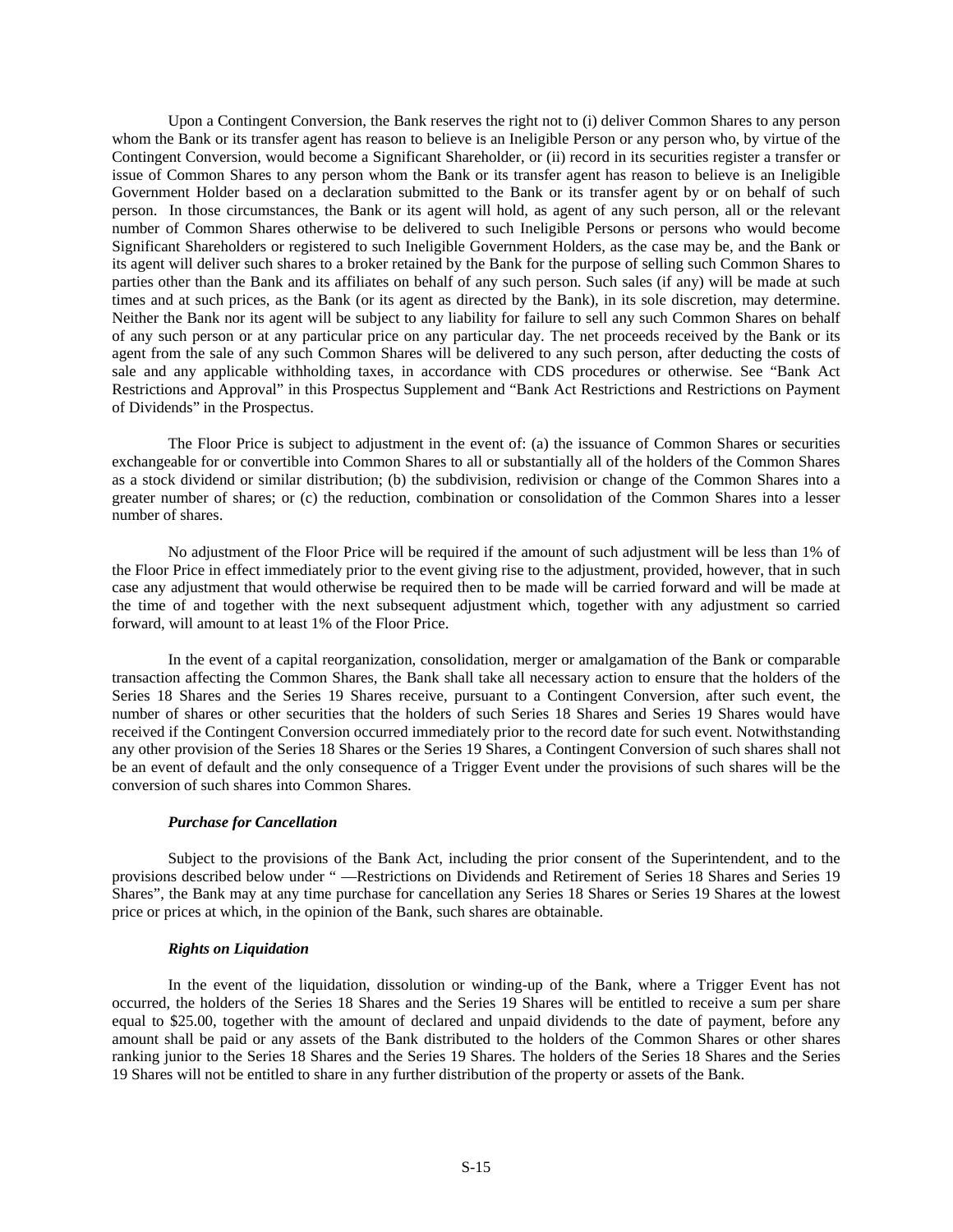If a Trigger Event occurs, the rights on liquidation described above will not be relevant since all Series 18 Shares and Series 19 Shares will be converted into Common Shares which will rank on parity with all other issued and outstanding Common Shares. See "Risk Factors".

## *Restrictions on Dividends and Retirement of Series 18 Shares and Series 19 Shares*

So long as any Series 18 Shares or Series 19 Shares are outstanding, the Bank will not, without the approval of the holders of the Series 18 Shares or the Series 19 Shares, as applicable, given as specified below under "— Issuance of Additional Series of Class A First Preferred Shares and Amendment of Series 18 Share or Series 19 Share Provisions":

- (a) declare any dividend on the Common Shares or any other shares ranking junior to the Series 18 Shares or the Series 19 Shares (other than stock dividends on shares ranking junior to the Series 18 Shares or the Series 19 Shares); or
- (b) redeem, purchase or otherwise retire any Common Shares or any other shares ranking junior to the Series 18 Shares or the Series 19 Shares (except out of the net cash proceeds of a substantially concurrent issue of shares ranking junior to the Series 18 Shares or the Series 19 Shares); or
- (c) redeem, purchase or otherwise retire: (i) less than all the Series 18 Shares or the Series 19 Shares; or (ii) except pursuant to any purchase obligation, sinking fund, retraction privilege or mandatory redemption provisions attaching to any series of preferred shares of the Bank, any other shares ranking prior to or on a parity with the Series 18 Shares or the Series 19 Shares;

unless, in each case, all dividends on the Series 18 Shares or the Series 19 Shares, as applicable, up to and including those payable on the dividend payment date for the last completed period for which dividends shall be payable and in respect of which the rights of the holders thereof have not been extinguished, and all dividends then accrued on all other shares ranking prior to or on a parity with the Series 18 Shares or the Series 19 Shares, have been declared and paid or set apart for payment.

# *Issuance of Additional Series of Class A First Preferred Shares and Amendment of Series 18 Share or Series 19 Share Provisions*

The Bank may not, without the prior approval of the holders of the Class A First Preferred Shares (in addition to such approvals as may be required by the Bank Act or any other legal requirement), (i) create or issue any shares ranking in priority to the Class A First Preferred Shares, or (ii) create or issue any additional series of Class A First Preferred Shares or any shares ranking pari passu with the Class A First Preferred Shares, unless at the date of such creation or issuance all cumulative dividends up to and including the last completed period for which such cumulative dividends shall be payable, shall have been declared and paid or set apart for payment in respect of each series of cumulative Class A First Preferred Shares then issued and outstanding and any declared and unpaid non-cumulative dividends shall have been paid or set apart for payment in respect of each series of non-cumulative Class A First Preferred Shares then issued and outstanding. Currently, there are no outstanding Class A First Preferred Shares which carry the right to cumulative dividends.

The provisions attaching to the Series 18 Shares and the Series 19 Shares may not be deleted or varied without such approval as may then be required by the Bank Act, subject to a minimum requirement for approval by at least two-thirds of the votes cast at a meeting of the holders of the Series 18 Shares or the Series 19 Shares, as applicable, duly called for the purpose or by the signature of the holders of at least two-thirds of the Series 18 Shares or the Series 19 Shares outstanding. In addition to the aforementioned approval, the Bank will not without, but may from time to time with, the prior approval of the Superintendent make any such deletion or variation which might affect the classification afforded to the Series 18 Shares or the Series 19 Shares from time to time for capital adequacy requirements pursuant to the Bank Act and the Regulations and Guidelines thereunder.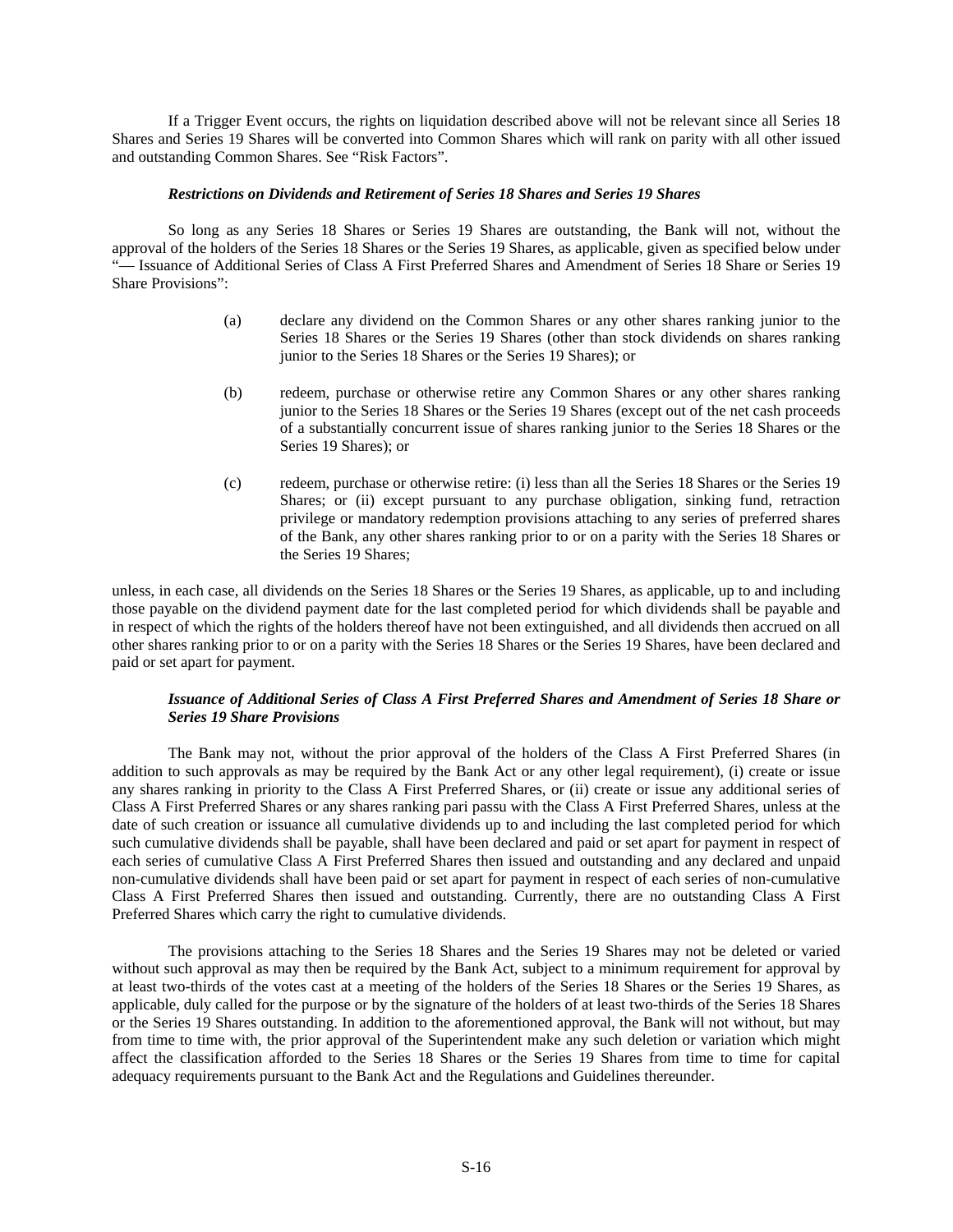#### *Voting Rights*

The holders of the Series 18 Shares and the Series 19 Shares will not be entitled as such to receive notice of or to attend or to vote at any meeting of the shareholders of the Bank unless and until the first time at which the rights of such holders to any undeclared dividends have been extinguished as described under "— Certain Provisions of the Series 18 Shares as a Series — Dividends on Series 18 Shares" and "— Certain Provisions of the Series 19 Shares as a Series — Dividends on Series 19 Shares" above. In that event, the holders of the Series 18 Shares and the Series 19 Shares will be entitled to receive notice of, and to attend, all meetings of the shareholders at which directors are to be elected and will be entitled to one vote for each share held. The voting rights of the holders of the Series 18 Shares and the Series 19 Shares shall forthwith cease upon the first payment by the Bank of a dividend on the Series 18 Shares or the Series 19 Shares, as applicable, to which the holders are entitled subsequent to the time such voting rights arose. At such time as the rights of such holders to any undeclared dividends on the Series 18 Shares or the Series 19 Shares have again been extinguished, such voting rights will become effective again and so on from time to time.

#### *Tax Election*

The Series 18 Shares and the Series 19 Shares will be "taxable preferred shares" as defined in the Tax Act for purposes of the tax under Part IV.1 of the Tax Act applicable to certain corporate holders of the Series 18 Shares and the Series 19 Shares. The terms of the Series 18 Shares and the Series 19 Shares require the Bank to make the necessary election under Part VI.1 of the Tax Act so that such corporate holders will not be subject to the tax under Part IV.1 of the Tax Act on dividends received (or deemed to be received) on the Series 18 Shares or the Series 19 Shares. See "Canadian Federal Income Tax Considerations".

#### *Business Day*

If any action is required to be taken by the Bank on a day that is not a business day, then such action will be taken on or by the next succeeding day that is a business day.

#### **Depository Services**

Except as otherwise provided below, the Series 18 Shares and the Series 19 Shares will be issued in "bookentry only" form and must be purchased, transferred, converted or redeemed through participants ("Participants") in the depository service of CDS or its nominee. Each of the Underwriters is a Participant. On the closing of this offering, the Bank will cause a global certificate or certificates representing the Series 18 Shares to be delivered to, and registered in the name of, CDS or its nominee. Except as described below, no purchaser of Series 18 Shares or Series 19 Shares, as applicable, will be entitled to a certificate or other instrument from the Bank or CDS evidencing that purchaser's ownership thereof, and no purchaser will be shown on the records maintained by CDS except through a book-entry account of a Participant acting on behalf of such purchaser. Each purchaser of Series 18 Shares or Series 19 Shares, as applicable, will receive a customer confirmation of purchase from the registered dealer from which the Series 18 Shares or the Series 19 Shares, as applicable, are purchased in accordance with the practices and procedures of that registered dealer. The practices of registered dealers may vary, but generally customer confirmations are issued promptly after execution of a customer order. CDS will be responsible for establishing and maintaining book-entry accounts for its Participants having interests in the Series 18 Shares or the Series 19 Shares, as applicable. Reference in this Prospectus Supplement to a holder of the Series 18 Shares or the Series 19 Shares, as applicable, means, unless the context otherwise requires, the owner of the beneficial interest in the Series 18 Shares or the Series 19 Shares, as applicable.

If the Bank determines, or CDS notifies the Bank in writing, that CDS is no longer willing or able to discharge properly its responsibilities as depository with respect to the Series 18 Shares or the Series 19 Shares, as applicable, and the Bank is unable to locate a qualified successor, or if the Bank at its option elects, or is required by law, to withdraw the Series 18 Shares or the Series 19 Shares, as applicable, from the book-entry system, then the Series 18 Shares or the Series 19 Shares, as applicable, will be issued in fully registered form to holders or their nominees.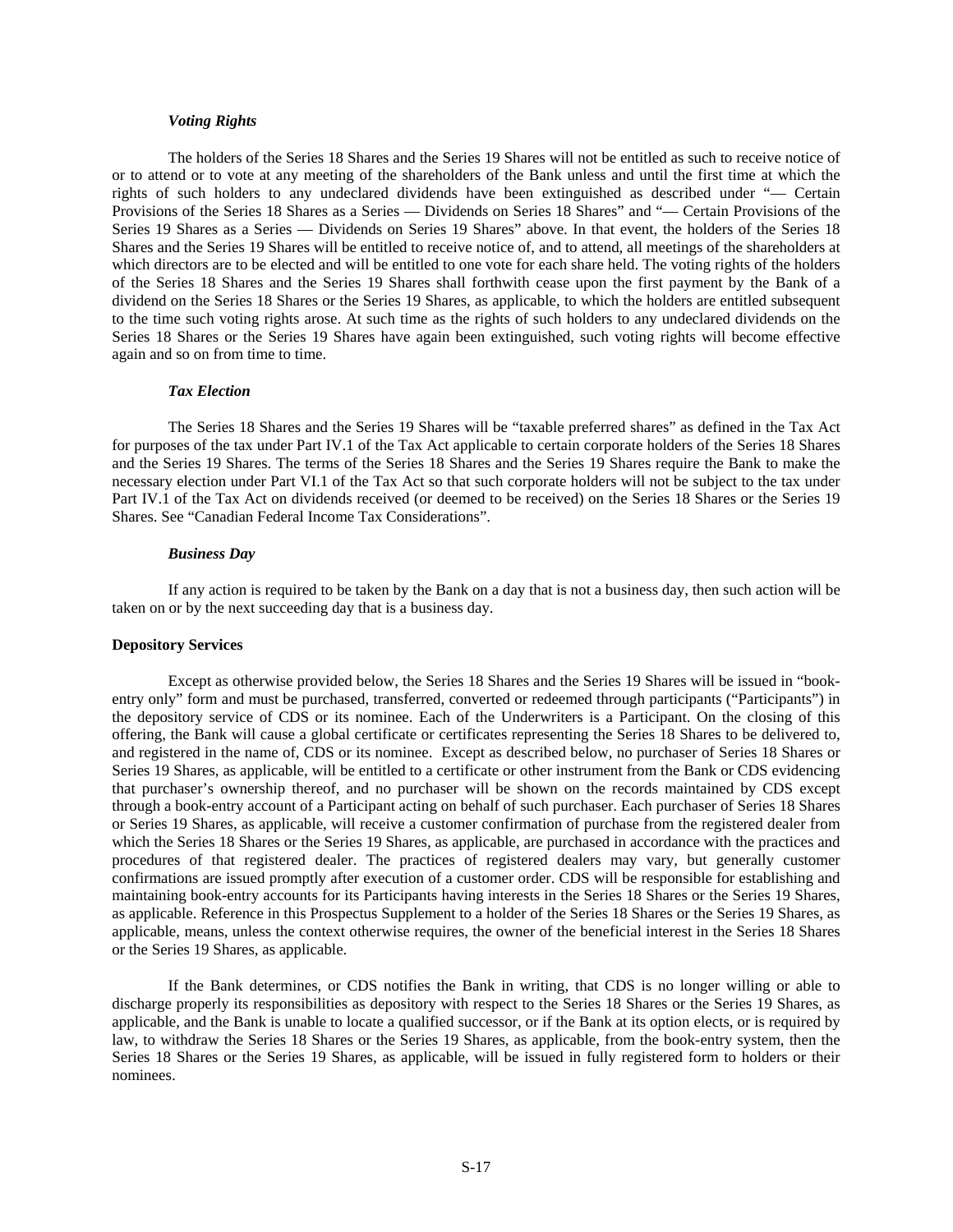## **Transfers**

Transfers of ownership in the Series 18 Shares or the Series 19 Shares, as applicable, will be effected only through records maintained by CDS for such Series 18 Shares or Series 19 Shares, as applicable, with respect to interests of Participants and on the records of Participants with respect to interests of holders other than Participants. The holders of the Series 18 Shares or the Series 19 Shares, as applicable, other than Participants, wishing to purchase, sell or otherwise transfer ownership of or other interests in the Series 18 Shares or the Series 19 Shares, as applicable, may do so only through Participants. The ability of a holder to pledge Series 18 Shares or Series 19 Shares, as applicable, or otherwise take action with respect to such holder's interest in Series 18 Shares or Series 19 Shares, as applicable, (other than through a Participant) may be limited due to the lack of a physical certificate.

#### **Payments and Deliveries**

Payments of dividends, if any, or other amounts in respect of Series 18 Shares or Series 19 Shares, as applicable, will be made by or on behalf of the Bank to CDS or its nominee, as the case may be, as the registered holder of the Series 18 Shares or the Series 19 Shares, as applicable, and the Bank understands that such payments will be forwarded by CDS or its nominee in the appropriate amounts to the relevant Participants in accordance with CDS procedures. Deliveries of shares in respect of the exercise of the conversion rights attached to the Series 18 Shares and the Series 19 Shares or the operation of the automatic conversion features of the Series 18 Shares and the Series 19 Shares will be made by or on behalf of the Bank to CDS or its nominee, as the case may be, as the registered holder of the Series 18 Shares or the Series 19 Shares, as applicable, and the Bank understands that such shares will be forwarded by CDS or its nominee in the appropriate amounts to the relevant Participants in accordance with CDS procedures. As long as CDS or its nominee is the sole registered holder of the Series 18 Shares or the Series 19 Shares, as applicable, CDS or its nominee will be considered the sole owner of the Series 18 Shares or the Series 19 Shares, as applicable, for purposes of receiving any payments or deliveries thereon and for all other purposes.

#### **RATINGS**

The Series 18 Shares have been given a preliminary rating of "Pfd-2" with a Stable trend by DBRS Limited ("DBRS"), "P-2 and "BBB" by S&P Global Ratings, acting through S&P Global Ratings Canada, a business unit of S&P Global Canada Corp. ("S&P"), using S&P's Canadian Scale for preferred shares and S&P's global scale for preferred shares, respectively, and "Baa1 (hyb)" by Moody's Investors Service, Inc. ("Moody's"), a subsidiary of Moody's Corporation.

A "Pfd-2" rating by DBRS is the second highest category granted by DBRS for preferred shares. A reference to "high" or "low" reflects the relative strength within the rating category. The absence of either a "high" or "low" designation indicates the rating is in the middle of the category. The rating trend indicates the direction in which DBRS considers the rating is headed should present tendencies continue, or in some cases, unless challenges are addressed. DBRS's Stable trend reflects that the rating is likely to remain unchanged. A "P-2" rating by S&P is the second highest of the eight categories used by S&P in its Canadian preferred share rating scale. The "BBB" rating by S&P is the third highest of nine categories used by S&P in its global preferred share scale. A "Baa" rating by Moody's is the fourth highest of the nine categories used by Moody's. Securities rated Baa by Moody's are considered medium-grade and subject to moderate credit risk and as such may possess certain speculative characteristics. The modifier "1" indicates that the obligation ranks in the higher end of the Baa rating category. A "(hyb)" indicator is appended to all ratings of hybrid securities issued by banks, insurers, finance companies, and securities firms.

Credit ratings are intended to provide investors with an independent assessment of the credit quality of an issue or issuer of securities and do not speak to the suitability of particular securities for any particular investor. The credit ratings assigned to the Series 18 Shares may not reflect the potential impact of all risks on the value of the Series 18 Shares. A rating is therefore not a recommendation to buy, sell or hold securities and may be subject to revision or withdrawal at any time by the rating agency.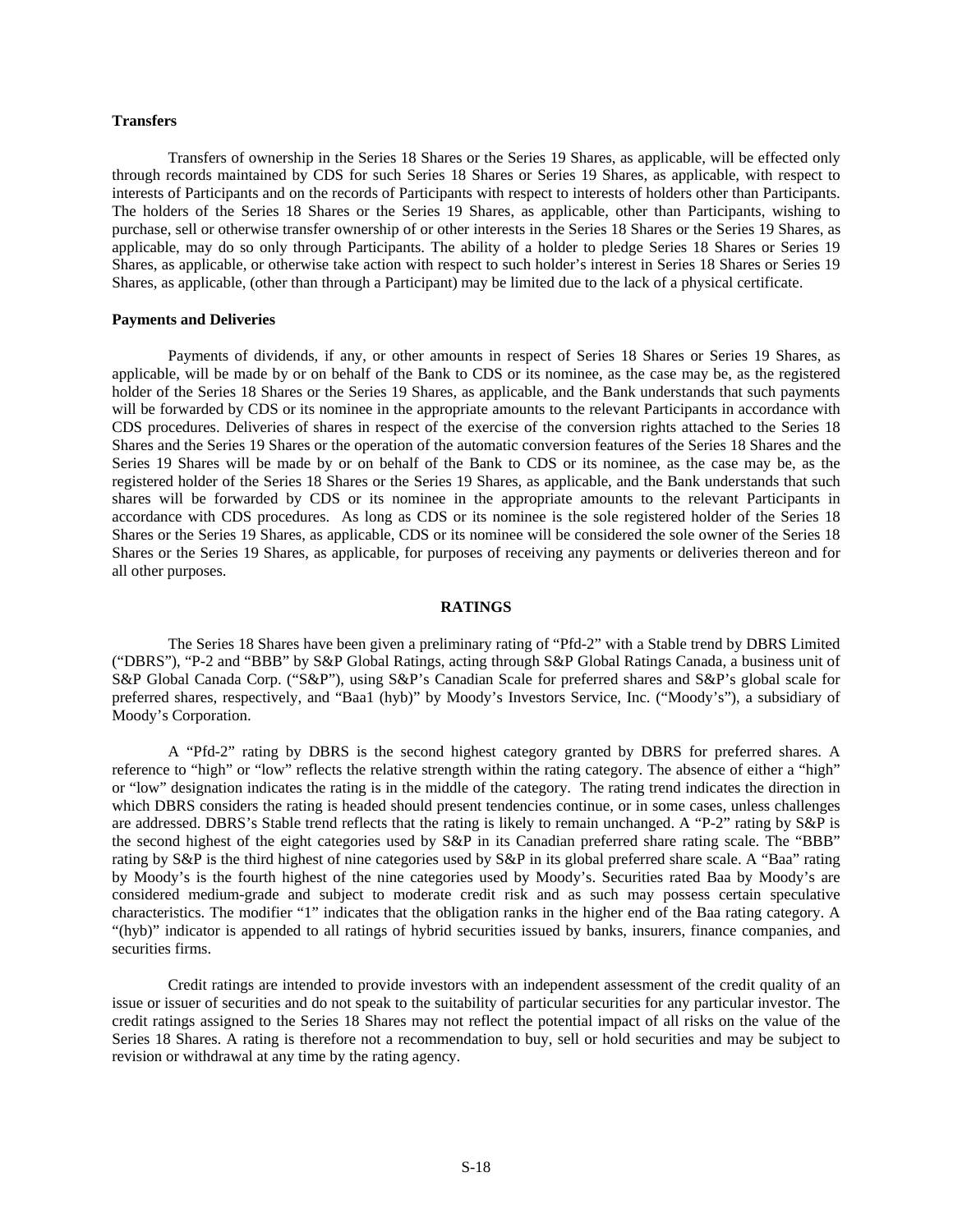# **BANK ACT RESTRICTIONS AND APPROVALS**

The Prospectus sets out a summary of the restrictions contained in the Bank Act concerning the declaration and payment of dividends. The Bank does not anticipate that such restrictions will prevent a declaration or payment of dividends on the Series 18 Shares or the Series 19 Shares, as applicable, in the normal course and the Superintendent has not made any direction to the Bank pursuant to the Bank Act regarding its capital or its liquidity.

# **CANADIAN FEDERAL INCOME TAX CONSIDERATIONS**

In the opinion of McCarthy Tétrault LLP, counsel to the Bank, and Fasken Martineau DuMoulin LLP, counsel to the Underwriters, the following is a summary of the principal Canadian federal income tax considerations generally applicable to a purchaser of Series 18 Shares pursuant to this Prospectus Supplement (a "Holder") who, for purposes of the Tax Act and at all relevant times, is resident or is deemed to be resident in Canada, deals at arm's length with the Bank and each Underwriter and is not affiliated with the Bank or any Underwriter, holds such Series 18 Shares and will hold any Series 19 Shares, New Preferred Shares and Common Shares as capital property and is not exempt from tax under Part I of the Tax Act. Generally, the Series 18 Shares, Series 19 Shares, New Preferred Shares and Common Shares will be considered to constitute capital property to a Holder provided that the Holder does not acquire or hold such shares in the course of carrying on a business of trading or dealing in securities or as part of an adventure or concern in the nature of trade. Certain Holders who might not otherwise be considered to hold their Series 18 Shares, Series 19 Shares, New Preferred Shares or Common Shares as capital property may, in certain circumstances, be entitled to have such shares and all of their other "Canadian securities", as defined in the Tax Act, owned by them in the taxation year of the election and any subsequent taxation year treated as capital property by making the irrevocable election permitted under subsection 39(4) of the Tax Act.

This summary is not applicable to a purchaser an interest in which is a "tax shelter investment" (as defined in the Tax Act), to a purchaser who has elected to determine its Canadian tax results in a currency (other than Canadian currency) that is a "functional currency" (as defined in the Tax Act), to a purchaser who is a "financial institution" (as defined in the Tax Act) for purposes of certain rules applicable to securities held by financial institutions (referred to as the "mark-to-market" rules) or a purchaser that enters into a "derivative forward agreement" (as defined in the Tax Act) with respect to, or that, under or part of a "dividend rental arrangement" (as defined in the Tax Act), received dividends on, Series 18 Shares, Series 19 Shares, New Preferred Shares or Common Shares. Such purchasers should consult their own tax advisors. Furthermore, this summary is not applicable to a purchaser that is a "specified financial institution" (as defined in the Tax Act) that receives or is deemed to receive, alone or together with persons with whom it does not deal at arm's length, in the aggregate dividends in respect of more than 10% of the Series 18 Shares, New Preferred Shares or Series 19 Shares, as the case may be, outstanding at the time a dividend is (or is deemed to be) received. This summary also assumes that all issued and outstanding Series 18 Shares, Series 19 Shares and New Preferred Shares are listed on a designated stock exchange in Canada (as defined in the Tax Act, such as the TSX) at the time dividends are (or are deemed to be) paid or received on such shares.

This summary is based upon the current provisions of the Tax Act and the regulations issued thereunder in force as of the date hereof, all specific proposals to amend the Tax Act and the regulations thereunder publicly announced by or on behalf of the Minister of Finance (Canada) prior to the date hereof (the "Tax Proposals") and counsel's understanding of the current administrative policies and assessing practices of the Canada Revenue Agency (the "CRA") published in writing by the CRA prior to the date hereof. This summary is not exhaustive of all possible Canadian federal income tax considerations, and, except for the Tax Proposals, does not take into account or anticipate any changes in law or CRA administrative policies or assessing practices, whether by way of legislative, governmental or judicial decision or action, nor does it take into account or consider any other federal tax considerations or any provincial, territorial or foreign tax considerations, which may differ materially from those discussed herein. While this summary assumes that the Tax Proposals will be enacted in the form proposed, no assurance can be given that this will be the case, and no assurance can be given that judicial, legislative or administrative changes will not modify or change the statements below.

**This summary is of a general nature only and is not, and is not intended to be, and should not be construed to be, legal or tax advice to any particular Holder and no representation with respect to the income tax consequences to any particular Holder is made. Prospective purchasers of Series 18 Shares should consult**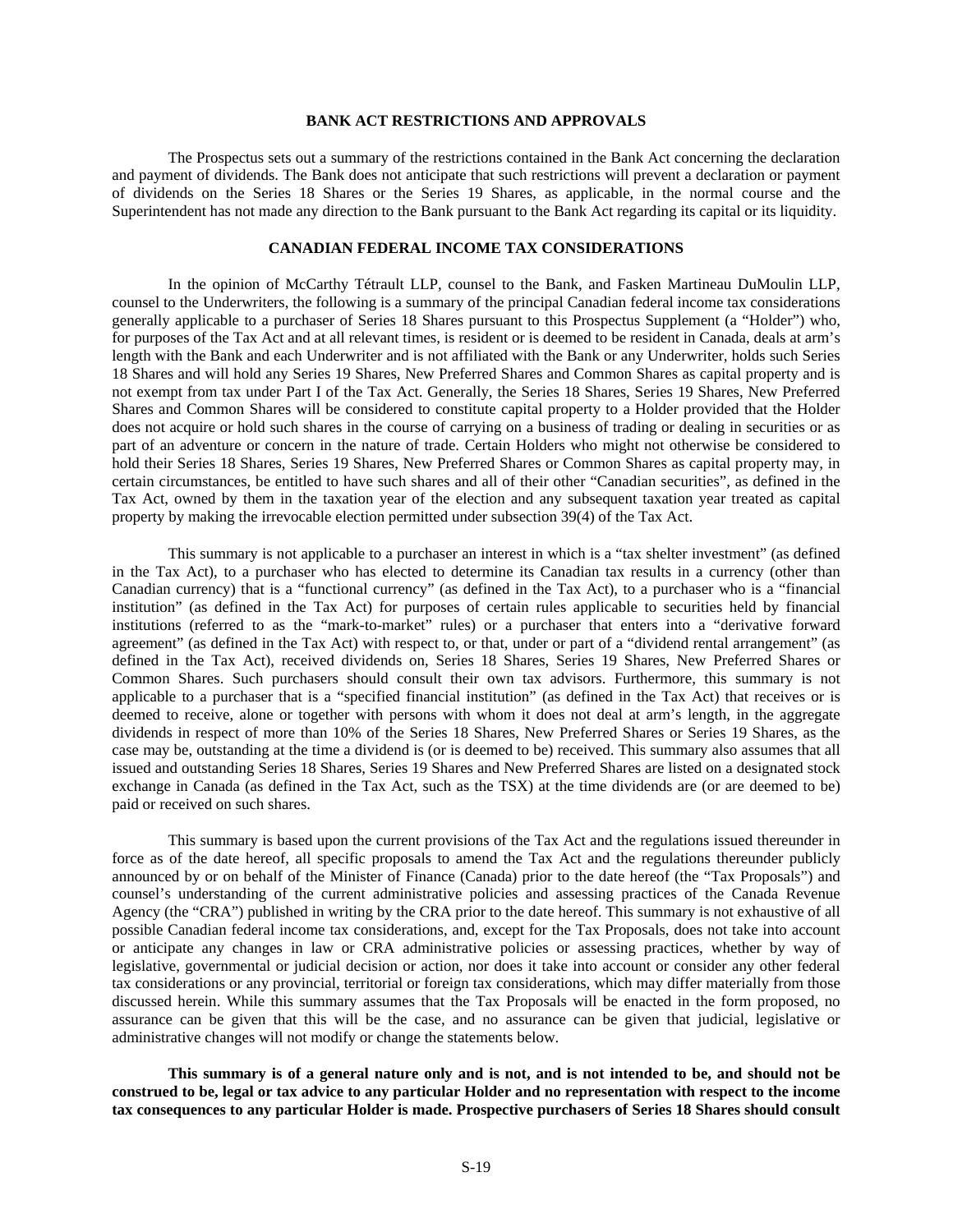**their own tax advisors with respect to the tax consequences of acquiring, holding and disposing of Series 18 Shares, Series 19 Shares, New Preferred Shares or Common Shares having regard to their own particular circumstances.** 

#### **Dividends**

Dividends (including deemed dividends) received on the Series 18 Shares, Series 19 Shares**,** New Preferred Shares or Common Shares by an individual (other than certain trusts) will be included in the individual's income and generally will be subject to the gross-up and dividend tax credit rules normally applicable to taxable dividends received from taxable Canadian corporations, including the enhanced gross-up and dividend tax credit rules applicable to any dividends designated by the Bank as eligible dividends in accordance with the provisions of the Tax Act. Dividends (including deemed dividends) received on the Series 18 Shares, Series 19 Shares**,** New Preferred Shares or Common Shares by a corporation to which this summary applies will be included in computing its income and will generally be deductible in computing its taxable income.

The Series 18 Shares, New Preferred Shares and Series 19 Shares will be "taxable preferred shares" as defined in the Tax Act for purposes of the tax under Part IV.1 of the Tax Act applicable to certain corporate Holders of the Series 18 Shares, New Preferred Shares and Series 19 Shares. The terms of the Series 18 Shares and the Series 19 Shares require the Bank to make the necessary election under Part VI.1 of the Tax Act so that such corporate Holders will not be subject to tax under Part IV.1 of the Tax Act on dividends received (or deemed to be received) on the Series 18 Shares and the Series 19 Shares.

A "private corporation", as defined in the Tax Act, or any other Canadian resident corporation controlled, whether by reason of a beneficial interest in one or more trusts or otherwise, by or for the benefit of an individual (other than a trust) or a related group of individuals (other than trusts), will generally be liable to pay a refundable tax under Part IV of the Tax Act on dividends received (or deemed to be received) on the Series 18 Shares, Series 19 Shares, New Preferred Shares and Common Shares to the extent such dividends are deductible in computing its taxable income.

#### **Dispositions**

A Holder who disposes of or is deemed to dispose of Series 18 Shares, Series 19 Shares, New Preferred Shares or Common Shares (including on a redemption of the shares or other acquisition by the Bank, but not including a conversion) will generally realize a capital gain (or sustain a capital loss) to the extent that the proceeds of disposition, net of any reasonable costs of disposition, exceed (or are less than) the adjusted cost base of such shares to such Holder immediately before the disposition or deemed disposition. The amount of any deemed dividend arising on the redemption, acquisition or cancellation by the Bank of Series 18 Shares, Series 19 Shares, New Preferred Shares or Common Shares (described below) generally will not be included in computing the proceeds of disposition to a Holder for purposes of computing the capital gain or capital loss arising on the disposition of such shares. If the Holder is a corporation, any capital loss realized on a disposition or deemed disposition of Series 18 Shares, Series 19 Shares, New Preferred Shares or Common Shares may in certain circumstances be reduced by the amount of any dividends, including deemed dividends, which have been received on such shares, or any shares which were converted or exchanged for such shares, to the extent and under circumstances prescribed by the Tax Act. Analogous rules apply to a partnership or trust of which a corporation, trust or partnership is a member or beneficiary.

## **Redemption**

If the Bank redeems for cash or otherwise acquires Series 18 Shares, Series 19 Shares, New Preferred Shares or Common Shares other than by a purchase in the manner in which shares are normally purchased by a member of the public in the open market or by reason of a conversion, the Holder will be deemed to have received a dividend equal to the amount, if any, paid by the Bank, including any redemption premium, in excess of the paid-up capital (as determined for purposes of the Tax Act) of such shares at such time. The difference between the amount paid and the amount of the deemed dividend will be treated as proceeds of disposition for the purposes of computing the capital gain or capital loss arising on the disposition of such shares. In the case of a corporate shareholder, it is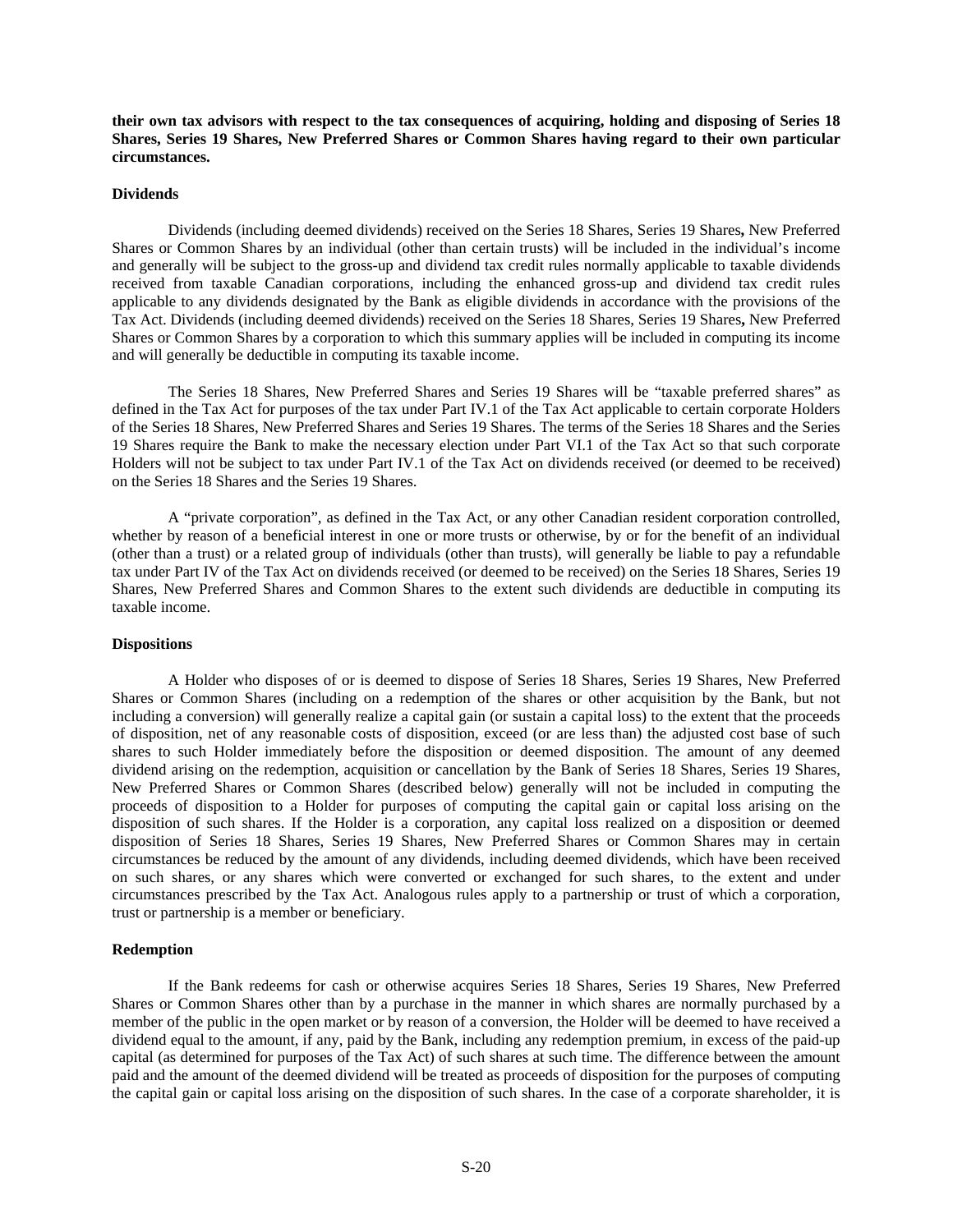possible that in certain circumstances all or part of the amount so deemed to be a dividend may be treated as proceeds of disposition and not as a dividend.

#### **Conversion**

The conversion of the Series 18 Shares into Series 19 Shares, New Preferred Shares or Common Shares and the conversion of Series 19 Shares into Series 18 Shares, New Preferred Shares or Common Shares will be deemed not to be a disposition of property and accordingly will not give rise to any capital gain or capital loss. The cost to a Holder of Series 19 Shares, Series 18 Shares, New Preferred Shares or Common Shares, as the case may be, received on the conversion will be deemed to be equal to the Holder's adjusted cost base of the converted Series 18 Shares, Series 19 Shares or New Preferred Shares, as the case may be, immediately before the conversion. The adjusted cost base of the Series 18 Shares, Series 19 Shares, New Preferred Shares or Common Shares, respectively, held by a Holder will be subject to the cost averaging rules in the Tax Act.

#### **Taxation of Capital Gains and Capital Losses**

Generally, a Holder is required to include in computing its income for a taxation year one-half of the amount of any capital gain (a "taxable capital gain") realized by the Holder in the year. Subject to and in accordance with the provisions of the Tax Act, a Holder is required to deduct one-half of the amount of any capital loss (an "allowable capital loss") realized in a taxation year from taxable capital gains realized by the Holder in the year and allowable capital losses in a taxation year in excess of taxable capital gains in the taxation year may be carried back and deducted in any of the three preceding taxation years or carried forward and deducted in any subsequent taxation year against net taxable capital gains realized in such years.

#### **Additional Refundable Tax**

A Holder that is a Canadian-controlled private corporation (as defined in the Tax Act) may be liable to pay an additional refundable tax on certain investment income including amounts in respect of taxable capital gains.

## **Alternative Minimum Tax**

Capital gains realized and dividends received (or deemed to be received) by an individual (including certain trusts) may give rise to a liability for alternative minimum tax.

## **EARNINGS COVERAGE**

The Bank's dividend requirements on all its outstanding preferred shares, after adjustment for new issues, including the issue of the Series 18 Shares, and retirement and adjusted to a before-tax equivalent using an effective tax rate of 18.3% for the twelve months ended October 31, 2017, amounted to \$257.5 million for the twelve months ended October 31, 2017 and \$274.7 million for the twelve months ended January 31, 2018 (using an effective tax rate of 20.9%). The Bank's interest and dividend requirements on all subordinated notes and debentures, preferred shares and liabilities for capital trust securities, after adjustment for new issues and retirement, amounted to \$838.7 million for the twelve months ended October 31, 2017 and \$936.0 million for the twelve months ended January 31, 2018. The Bank's reported net income, before interest on subordinated debt and liabilities for preferred shares and capital trust securities and income taxes was \$12,716 million for the twelve months ended October 31, 2017, and \$12,938 million for the twelve months ended January 31, 2018 which was 15.2 and 13.8 times the Bank's aggregate dividend and interest requirement for the respective periods.

On an adjusted basis, the Bank's net income before interest on subordinated debt and liabilities for preferred shares and capital trust securities and income taxes for the twelve months ended October 31, 2017, was \$12,807 million, and \$13,143 million for the twelve months ended January 31, 2018, which was 15.3 and 14.0 times the Bank's aggregate dividend and interest requirement for the respective periods.

The Bank's financial results are prepared in accordance with International Financial Reporting Standards ("IFRS"), the current generally accepted accounting principles ("GAAP"). The Bank refers to results prepared in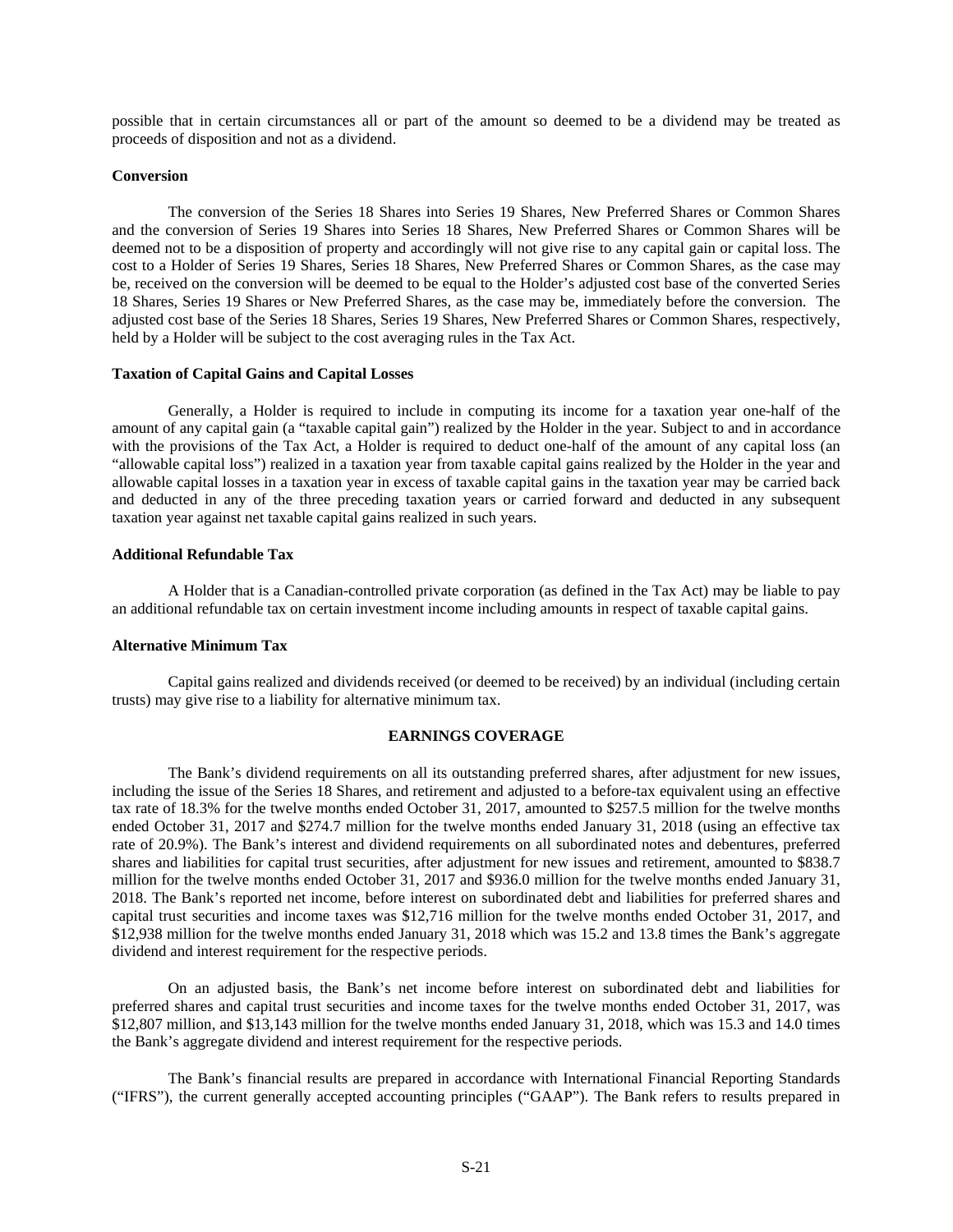accordance with IFRS as "reported" results. The Bank also utilizes non-GAAP financial measures referred to as "adjusted" results to assess each of its businesses and to measure overall Bank performance. To arrive at adjusted results, the Bank removes "items of note" from reported results. The items of note relate to items which management does not believe are indicative of underlying business performance. The Bank believes that adjusted results provide the reader with a better understanding of how management views the Bank's performance. As explained, adjusted results are different from reported results determined in accordance with IFRS. Adjusted results, items of note, and related terms used herein are not defined terms under IFRS, and, therefore, may not be comparable to similar terms used by other issuers. Please refer to the "Financial Results Overview" section of the Bank's 2017 MD&A and the Q1 2018 MD&A for a reconciliation between the Bank's reported and adjusted results.

## **PLAN OF DISTRIBUTION**

Under an underwriting agreement (the "Underwriting Agreement") dated as of March 7, 2018 between the Bank and TD Securities Inc. and the other underwriters whose names appear under the heading "Certificate of the Underwriters" (together, the "Underwriters"), the Bank has agreed to sell and the Underwriters have severally agreed to purchase on March 14, 2018 or such later date as may be agreed upon, but not later than April 16, 2018, subject to the terms and conditions stated therein, all but not less than all of the 14,000,000 Series 18 Shares at a price of \$25.00 per share payable in cash to the Bank against delivery of such Series 18 Shares. The obligations of the Underwriters under the Underwriting Agreement may be terminated if there should occur conditions of national or international consequence which may seriously adversely affect the Canadian financial markets and may also be terminated upon the occurrence of certain stated events. The Underwriters are, however, obligated to take up and pay for all of the Series 18 Shares if any Series 18 Shares are purchased under the Underwriting Agreement.

The Underwriting Agreement provides that the Underwriters will be paid a fee equal to \$0.25 per share in respect of Series 18 Shares sold to certain institutions and \$0.75 per share in respect of all other Series 18 Shares sold, on account of underwriting services rendered in connection with this offering, which fees will be paid out of the general funds of the Bank.

The Underwriters may not, throughout the period of distribution, bid for or purchase the Series 18 Shares. The foregoing restriction is subject to certain exceptions, on the condition that the bid or purchase not be engaged in for the purpose of creating actual or apparent active trading in, or raising the price of the Series 18 Shares. These exceptions include a bid or purchase permitted under the Universal Market Integrity Rules administered by the Investment Industry Regulatory Organization of Canada relating to market stabilization and passive market-making activities and a bid or purchase made for and on behalf of a customer where the order was not solicited during the period of distribution. The Bank has been advised that, in connection with this offering and subject to the foregoing, the Underwriters may over-allot or effect transactions which stabilize or maintain the market price of the Series 18 Shares at a level above that which might otherwise prevail in the open market. Such transactions, if commenced, may be discontinued at any time.

The Underwriters propose to offer the Series 18 Shares initially at the offering price specified on the front cover of this Prospectus Supplement. After the Underwriters have made a reasonable effort to sell all of the Series 18 Shares at the price specified on the cover page, the offering price may be decreased and may be further changed from time to time to an amount not greater than that set out on the cover page.

The TSX has conditionally approved the listing of the Series 18 Shares, the Series 19 Shares and the underlying Common Shares that would be issued upon a Contingent Conversion subject to the Bank fulfilling all of the requirements of the TSX on or before June 5, 2018.

TD Securities Inc., one of the Underwriters, is a wholly-owned subsidiary of the Bank. By virtue of such ownership, the Bank is a related and connected issuer of TD Securities Inc. under applicable securities legislation. The decision to distribute the Series 18 Shares and the determination of the terms of the distribution were made through negotiations between the Bank on the one hand and the Underwriters on the other hand. TD Securities Inc. will not receive any benefit in connection with this offering, other than its share of the Underwriters' fee payable by the Bank.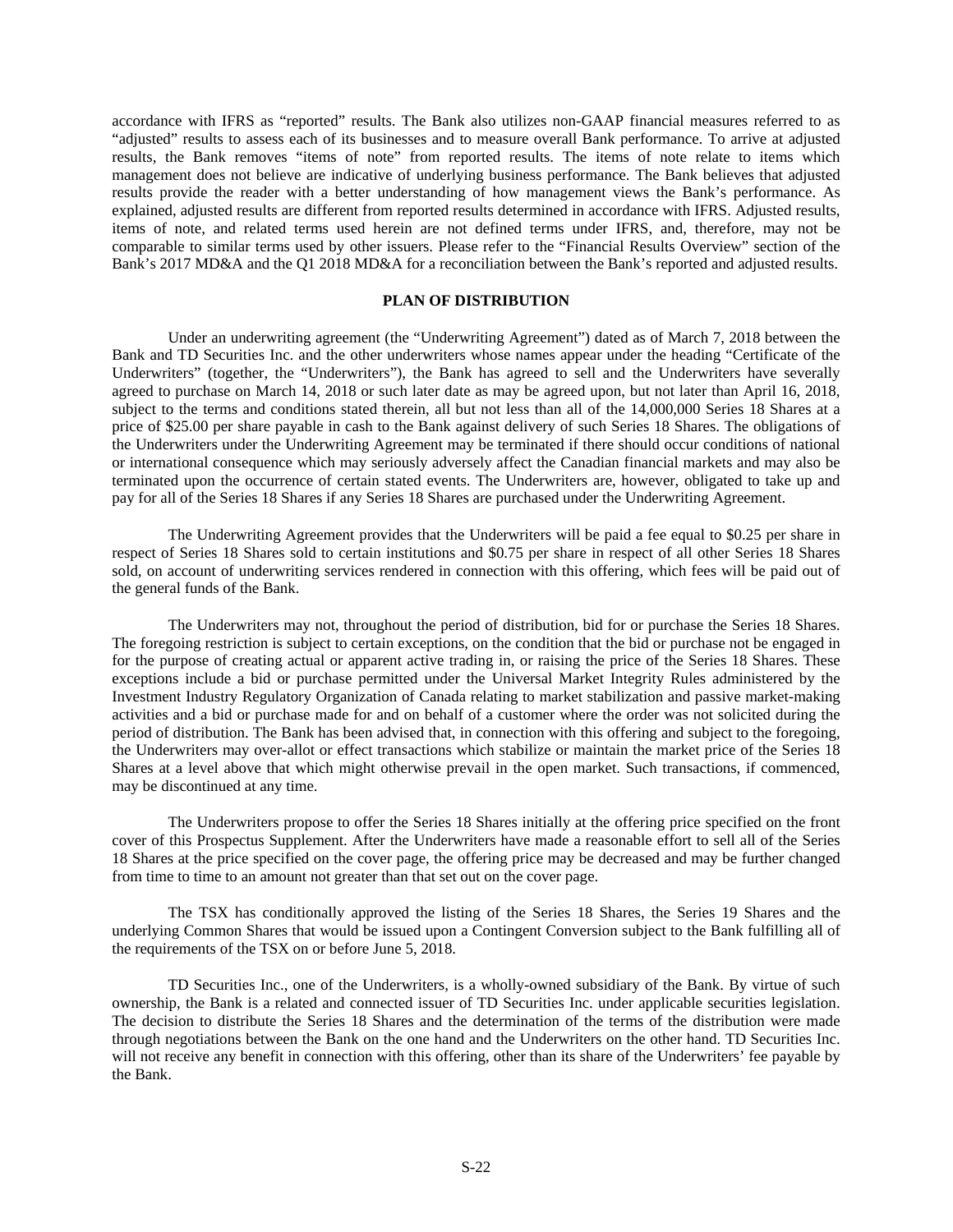Under applicable securities laws, RBC Dominion Securities Inc. ("RBC Securities") and Scotia Capital Inc. ("Scotia") are independent underwriters in connection with this offering and are not related or connected to the Bank or to TD Securities Inc. In that capacity, RBC Securities and Scotia have participated with all other Underwriters in due diligence meetings relating to this Prospectus Supplement with the Bank and its representatives and each of RBC Securities and Scotia has reviewed this Prospectus Supplement and has had the opportunity to propose such changes to this Prospectus Supplement as it considered appropriate. In addition, RBC Securities and Scotia have participated, together with the other Underwriters, in the structuring and pricing of this offering.

# **RISK FACTORS**

An investment in the Series 18 Shares is subject to certain risks including those set out in the Prospectus and the following. From time to time, the stock market experiences significant price and volume volatility that may affect the market price of the Series 18 Shares, the Series 19 Shares and the Common Shares for reasons unrelated to the Bank's performance. Also, the financial markets are generally characterized by extensive interconnections among financial institutions. As such, financial difficulties experienced, or a perception in the marketplace of such difficulties, by other financial institutions in Canada, the United States or other countries could adversely affect the Bank and the market price of the Series 18 Shares, the Series 19 Shares and the Common Shares. Additionally, the Series 18 Shares and the Common Shares are, and the Series 19 Shares will be, subject to market value fluctuations based upon factors which influence the Bank's operations, such as legislative or regulatory developments, competition, technological change and global capital market activity.

#### *Automatic Conversion into Common Shares Upon a Trigger Event*

Upon the occurrence of a Trigger Event, an investment in the Series 18 Shares or the Series 19 Shares will automatically become an investment in fully-paid Common Shares without the consent of the holder. See "Details of the Offering — Certain Provisions Common to the Series 18 Shares and the Series 19 Shares — Conversion of Series 18 Shares or Series 19 Shares into Common Shares upon a Trigger Event". After a Contingent Conversion, a holder of Series 18 Shares or Series 19 Shares will no longer have any rights as a preferred shareholder of the Bank and will only have rights as a common shareholder. While the Series 18 Shares, the Series 19 Shares and the Common Shares are all equity capital of the Bank, the claims of holders of Series 18 Shares and Series 19 Shares have certain priority of payment over the claims of holders of Common Shares. Given the nature of a Trigger Event, a holder of Series 18 Shares or Series 19 Shares will become a holder of Common Shares at a time when the Bank's financial condition has deteriorated and, as such, the terms of the Series 18 Shares and Series 19 Shares with respect to priority and rights upon liquidation will not be relevant. If the Bank were to become insolvent or wound-up after the occurrence of a Trigger Event, the holders of the Common Shares may receive, if anything, substantially less than the holders of the Series 18 Shares or the Series 19 Shares might have received had the Series 18 Shares or the Series 19 Shares not been converted into Common Shares. A Contingent Conversion may also occur at a time when a federal or provincial government or other government agency in Canada has provided, or will provide, a capital injection or equivalent support, the terms of which may rank in priority to the Common Shares with respect to the payment of dividends, rights on liquidation or other terms.

#### *A Trigger Event Involves a Subjective Determination Outside the Bank's Control*

The decision as to whether a Trigger Event will occur is a subjective determination by the Superintendent that the Bank has ceased, or is about to cease, to be viable and that the conversion of all contingent instruments is reasonably likely, taking into account any other factors or circumstances that are considered relevant or appropriate by the Superintendent, to restore or maintain the viability of the Bank. See the definition of Trigger Event under "Details of the Offering — Certain Provisions Common to the Series 18 Shares and the Series 19 Shares -Definition of Terms".

OSFI has stated that the Superintendent will consult with the Canada Deposit Insurance Corporation, the Bank of Canada, the Department of Finance and the Financial Consumer Agency of Canada prior to making a determination as to the non-viability of a financial institution. The conversion of contingent instruments alone may not be sufficient to restore an institution to viability and other public sector interventions, including liquidity assistance, could be required along with the conversion of contingent instruments to maintain an institution as a going concern.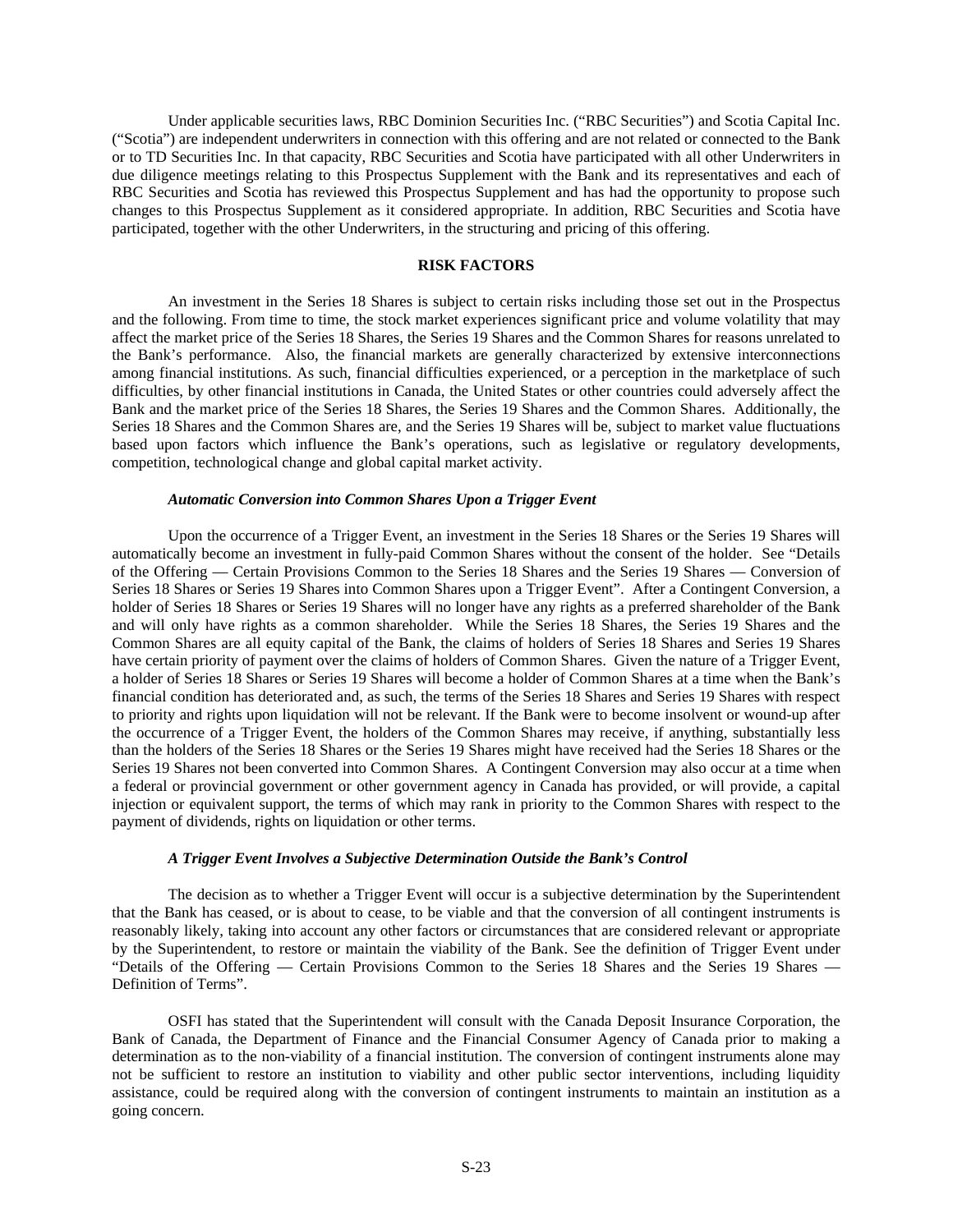In assessing whether the Bank has ceased, or is about to cease, to be viable and that, after the conversion of all contingent instruments, it is reasonably likely that the viability of the Bank will be restored or maintained, OSFI has stated that the Superintendent will consider, in consultation with the authorities referred to above, all relevant facts and circumstances. Those facts and circumstances could include, in addition to other public sector interventions, a consideration of whether, among other things:

- the assets of the Bank are, in the opinion of the Superintendent, sufficient to provide adequate protection to the Bank's depositors and creditors;
- the Bank has lost the confidence of depositors or other creditors and the public (for example, ongoing increased difficulty in obtaining or rolling over short-term funding);
- the Bank's regulatory capital has, in the opinion of the Superintendent, reached a level, or is eroding in a manner, that may detrimentally affect its depositors and creditors;
- the Bank has failed to pay any liability that has become due and payable or, in the opinion of the Superintendent, the Bank will not be able to pay its liabilities as they become due and payable;
- the Bank has failed to comply with an order of the Superintendent to increase its capital;
- in the opinion of the Superintendent, any other state of affairs exists in respect of the Bank that may be materially prejudicial to the interests of the Bank's depositors or creditors or the owners of any assets under the Bank's administration; and
- the Bank is unable to recapitalize on its own through the issuance of Common Shares or other forms of regulatory capital (for example, no suitable investor or group of investors exists that is willing or capable of investing in sufficient quantity and on terms that will restore the Bank's viability, nor is there any reasonable prospect of such an investor emerging in the near-term in the absence of conversion of contingent instruments).

If a Contingent Conversion occurs, then the interests of depositors, other creditors of the Bank, and holders of the Bank's securities which are not contingent instruments will all rank in priority to the holders of contingent instruments, including the Series 18 Shares and the Series 19 Shares. The Superintendent retains full discretion to choose not to trigger non-viable contingent capital notwithstanding a determination that the Bank has ceased, or is about to cease, to be viable. Under such circumstances, the holders of the Series 18 Shares and the Series 19 Shares could be exposed to losses through the use of other resolution tools or in liquidation.

# *Number and Value of Common Shares to be Received on Contingent Conversion is Variable*

The number of Common Shares to be received for each Series 18 Share and each Series 19 Share upon a Contingent Conversion is calculated by reference to the prevailing market price of Common Shares immediately prior to a Trigger Event, subject to the Floor Price. See "Details of the Offering — Certain Provisions Common to the Series 18 Shares and the Series 19 Shares — Conversion of Series 18 Shares or Series 19 Shares into Common Shares upon a Trigger Event". If there is a Contingent Conversion at a time when the market price of the Common Shares is below the Floor Price, investors will receive Common Shares with an aggregate market price less than the Share Value. Investors may also receive Common Shares with an aggregate market price less than the prevailing market price of the Series 18 Shares or the Series 19 Shares being converted if such shares are trading at a price above the Share Value.

The Bank is expected to have outstanding from time to time other preferred shares and subordinated debt that will automatically convert into Common Shares upon a Trigger Event. In the case of such subordinated debt, the number of Common Shares to be received on conversion will be calculated by reference to the principal amount of such debt, together with accrued and unpaid interest and, in order to take into account the priority of claims in liquidation, holders of subordinated debt are expected to receive economic entitlements which are more favourable than preferred shareholders. Other preferred shares or subordinated debt that are convertible into Common Shares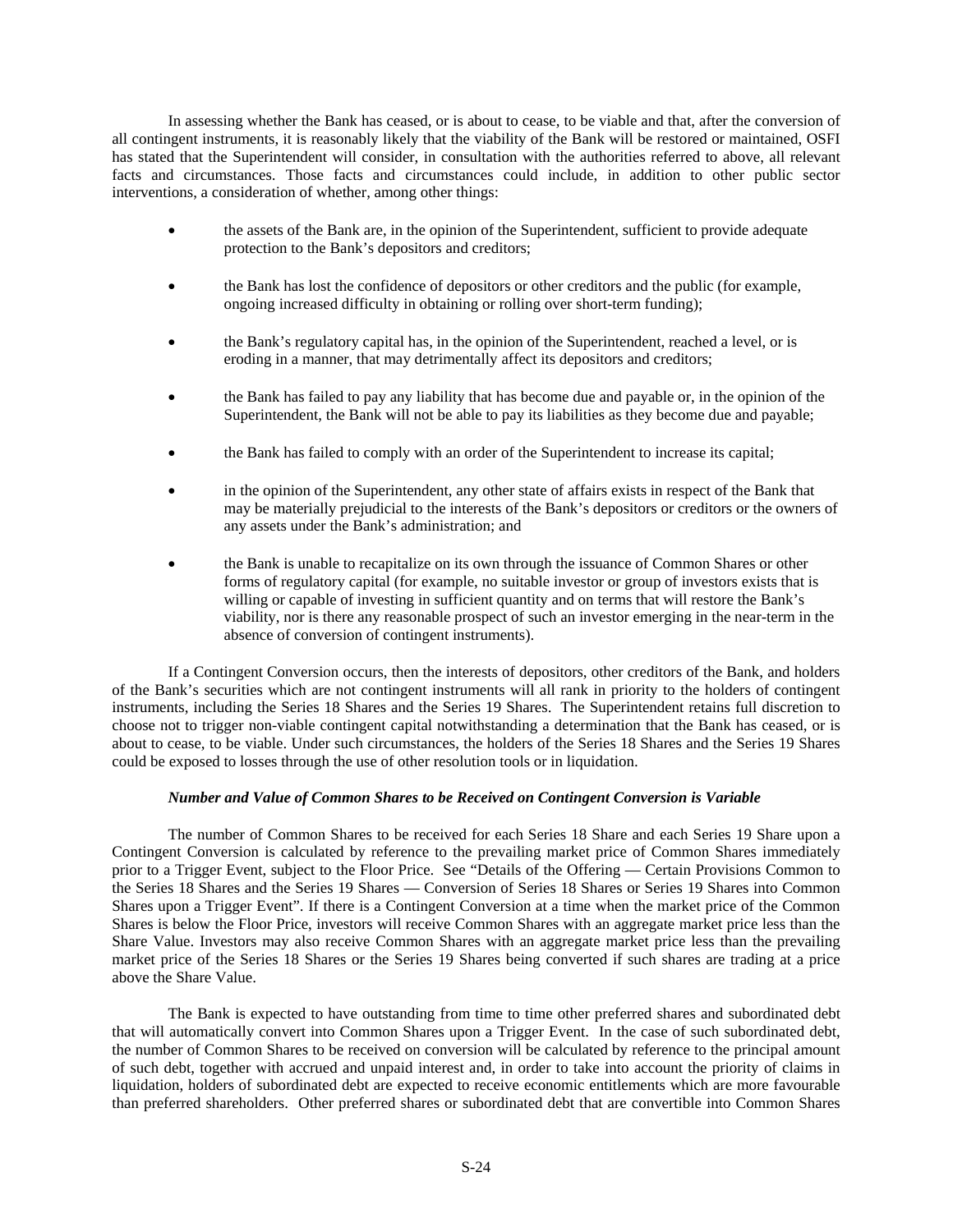upon a Trigger Event may also use a lower effective floor price (e.g. including using a different multiplier) than that applicable to the Series 18 Shares and the Series 19 Shares to determine the maximum number of Common Shares to be issued to holders of such instruments upon a Contingent Conversion. Accordingly, holders of the Series 18 Shares and the Series 19 Shares will receive Common Shares pursuant to a Contingent Conversion at a time when other preferred shares and subordinated debt are converted into Common Shares, possibly at a conversion rate that is more favourable to the holders of such instruments than the rate applicable to the Series 18 Shares and the Series 19 Shares, thereby causing substantial dilution to holders of Common Shares and the holders of the Series 18 Shares and the Series 19 Shares, who will become holders of Common Shares upon the Trigger Event.

# *Common Shares Received on a Contingent Conversion Could be Subject to Further Dilution*

In the circumstances surrounding a Trigger Event, the Superintendent or other governmental authorities or agencies may also require other steps to be taken to restore or maintain the viability of the Bank, such as the injection of new capital and the issuance of additional Common Shares or other securities. Accordingly, holders of the Series 18 Shares and the Series 19 Shares will receive Common Shares pursuant to a Contingent Conversion at a time when debt obligations of the Bank may be converted into Common Shares, possibly at a conversion rate that is more favourable to the holders of such obligations than the rate applicable to the Series 18 Shares and the Series 19 Shares, and additional Common Shares or other securities ranking in priority to the Common Shares may be issued, thereby causing substantial dilution to holders of Common Shares and the holders of the Series 18 Shares and the Series 19 Shares, who will become holders of Common Shares upon the Trigger Event.

## *Circumstances Surrounding Contingent Conversion and Effect on Market Price*

The occurrence of a Trigger Event is subject to a subjective determination by the Superintendent that the conversion of all contingent instruments is reasonably likely to restore or maintain the viability of the Bank. See the definition of Trigger Event under "Details of the Offering — Certain Provisions Common to the Series 18 Shares and the Series 19 Shares — Definition of Terms". As a result, a Contingent Conversion may occur in circumstances that are beyond the control of the Bank. Also, even in circumstances where the market expects a Contingent Conversion to occur, the Superintendent may choose not to take that action. Because of the inherent uncertainty regarding the determination of when a Contingent Conversion may occur, it will be difficult to predict, when, if at all, the Series 18 Shares or the Series 19 Shares will be mandatorily converted into Common Shares. Accordingly, trading behavior in respect of the Series 18 Shares or the Series 19 Shares is not necessarily expected to follow trading behavior associated with other types of convertible or exchangeable securities. Any indication, whether real or perceived, that the Bank is trending towards a Trigger Event can be expected to have an adverse effect on the market price of the Series 18 Shares, the Series 19 Shares and the Common Shares, whether or not such Trigger Event actually occurs.

## *Credit Ratings*

Real or anticipated changes in credit ratings on the Series 18 Shares or the Series 19 Shares may affect the market value of the Series 18 Shares and the Series 19 Shares, respectively. In addition, real or anticipated changes in credit ratings can affect the cost at which the Bank can transact or obtain funding, and thereby affect its liquidity, business, financial condition or results of operation.

## *Rankings on Insolvency or Winding-Up*

The Series 18 Shares and the Series 19 Shares are equity capital of the Bank which, provided such shares have not been converted into Common Shares upon a Trigger Event, rank equally with other Class A First Preferred Shares in the event of an insolvency or winding-up of the Bank. If the Bank becomes insolvent or is wound-up, the Bank's assets must be used to pay deposit liabilities and other debt, including subordinated debt, before payments may be made on the Series 18 Shares, the Series 19 Shares, the other Class A First Preferred Shares and the Common Shares.

Upon a Contingent Conversion of the Series 18 Shares or the Series 19 Shares, the terms of such shares with respect to priority and rights upon liquidation will not be relevant as such securities will have been converted to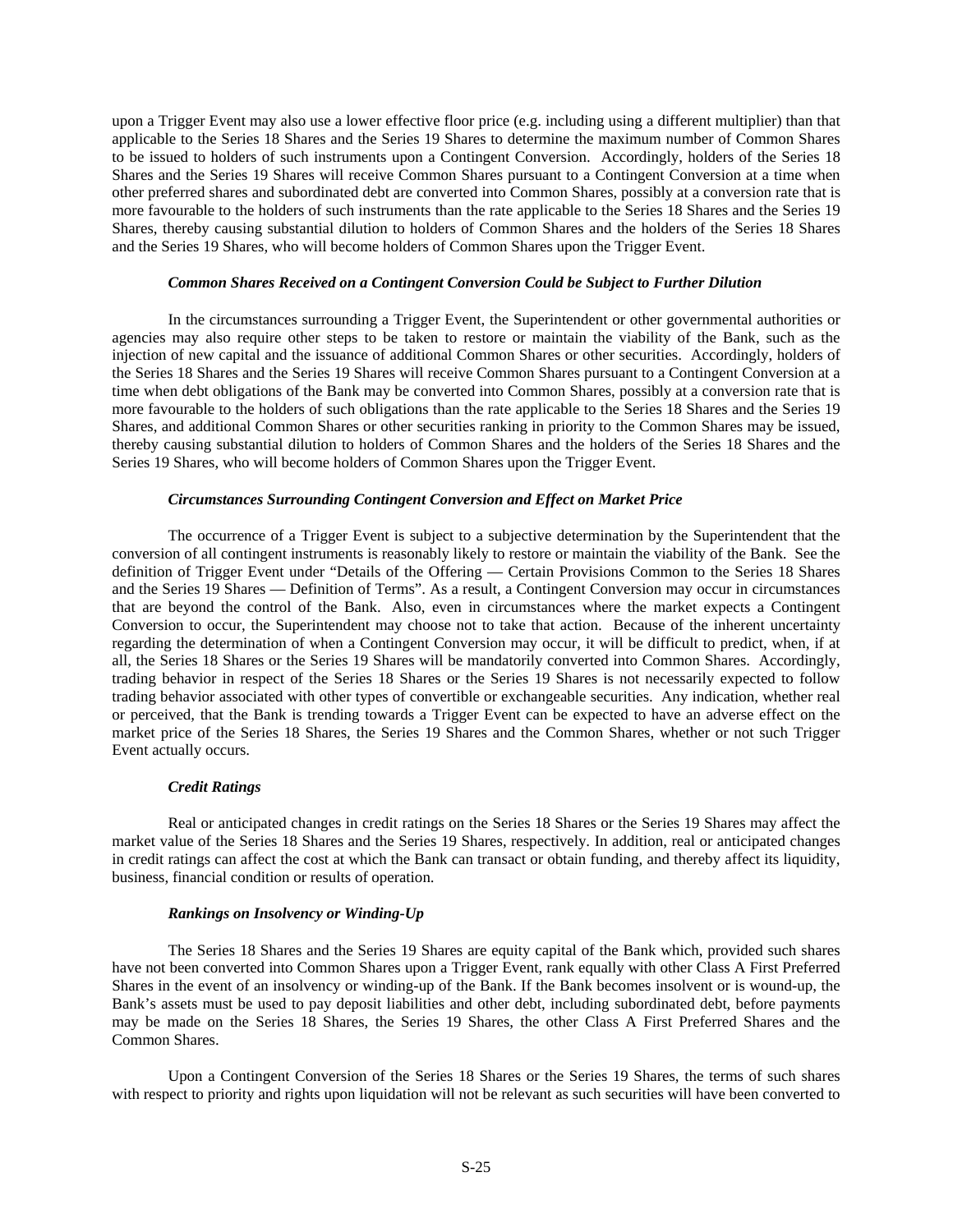Common Shares ranking on parity with all other outstanding Common Shares. If the Bank were to become insolvent or wound-up after the occurrence of a Trigger Event, the holders of the Common Shares may receive, if anything, substantially less than the holders of the Series 18 Shares or the Series 19 Shares might have received had the Series 18 Shares or the Series 19 Shares not been converted into Common Shares.

# *Market Value Fluctuations*

Prevailing yields on similar securities will also affect the market value of the Series 18 Shares and the Series 19 Shares.

# *Reset of Dividend Rate*

After the Initial Fixed Rate Period, the dividend rate in respect of the Series 18 Shares and the Series 19 Shares will reset every five years and quarterly, respectively. In each case, the new dividend rate is unlikely to be the same as, and may be lower than, the dividend rate for the applicable preceding dividend period.

# *No Fixed Maturity Date*

The Series 18 Shares and the Series 19 Shares do not have a fixed maturity date and are not redeemable at the option of the holders of the Series 18 Shares or the Series 19 Shares, as applicable. The ability of a holder to liquidate its holdings of Series 18 Shares or Series 19 Shares, as applicable, may be limited.

## *Automatic Conversion into Series 19 Shares or Series 18 Shares*

An investment in the Series 18 Shares or the Series 19 Shares may become an investment in Series 19 Shares or Series 18 Shares, respectively, without the consent of the holder in the event of an automatic conversion in the circumstances described under "Details of the Offering — Certain Provisions of the Series 18 Shares as a Series — Conversion of Series 18 Shares into Series 19 Shares" and "Details of the Offering — Certain Provisions of the Series 19 Shares as a Series — Conversion of Series 19 Shares into Series 18 Shares" above. Upon the automatic conversion of the Series 18 Shares into Series 19 Shares, the dividend rate on the Series 19 Shares will be a floating rate that is adjusted quarterly by reference to the T-Bill Rate which may vary from time to time while, upon the automatic conversion of the Series 19 Shares into Series 18 Shares, the dividend rate on the Series 18 Shares will be, for each five-year period, a fixed rate that is determined by reference to the Government of Canada Yield on the  $30<sup>th</sup>$ day prior to the first day of each such five-year period. In addition, holders may be prevented from converting their Series 18 Shares into Series 19 Shares, and vice versa, in certain circumstances. See "Details of the Offering — Certain Provisions of the Series 18 Shares as a Series — Conversion of Series 18 Shares into Series 19 Shares" and "Details of the Offering — Certain Provisions of the Series 19 Shares as a Series — Conversion of Series 19 Shares into Series 18 Shares".

## *Bank Recapitalization "Bail-In" Regime*

On April 20, 2016, the Government of Canada ("GOC") introduced legislation to amend the Bank Act, the Canada Deposit Insurance Corporation Act (the "CDIC Act") and certain other federal statutes pertaining to banks to create a bank recapitalization or bail-in regime for domestic systemically important banks ("D-SIBs"), which include the Bank. On June 22, 2016, the proposed legislation was approved by Parliament and received Royal Assent. The legislation is to come into force on a date to be determined by the GOC.

Under the legislation, if the Superintendent is of the opinion that a D-SIB has ceased or is about to cease to be viable and its viability cannot be restored through the exercise of the Superintendent's powers, the GOC can, among other things, appoint the Canada Deposit Insurance Corporation ("CDIC") as receiver of the Bank and direct CDIC to convert certain shares (including preferred shares) and liabilities of the Bank (including senior debt securities) into common shares of the Bank or any of its affiliates (a "Bail-in Conversion"). However, under the legislation, the conversion powers of CDIC would not apply to shares and liabilities issued or originated before the date on which the legislation comes into force unless, on or after such date, they are amended or in the case of liabilities, their term is extended.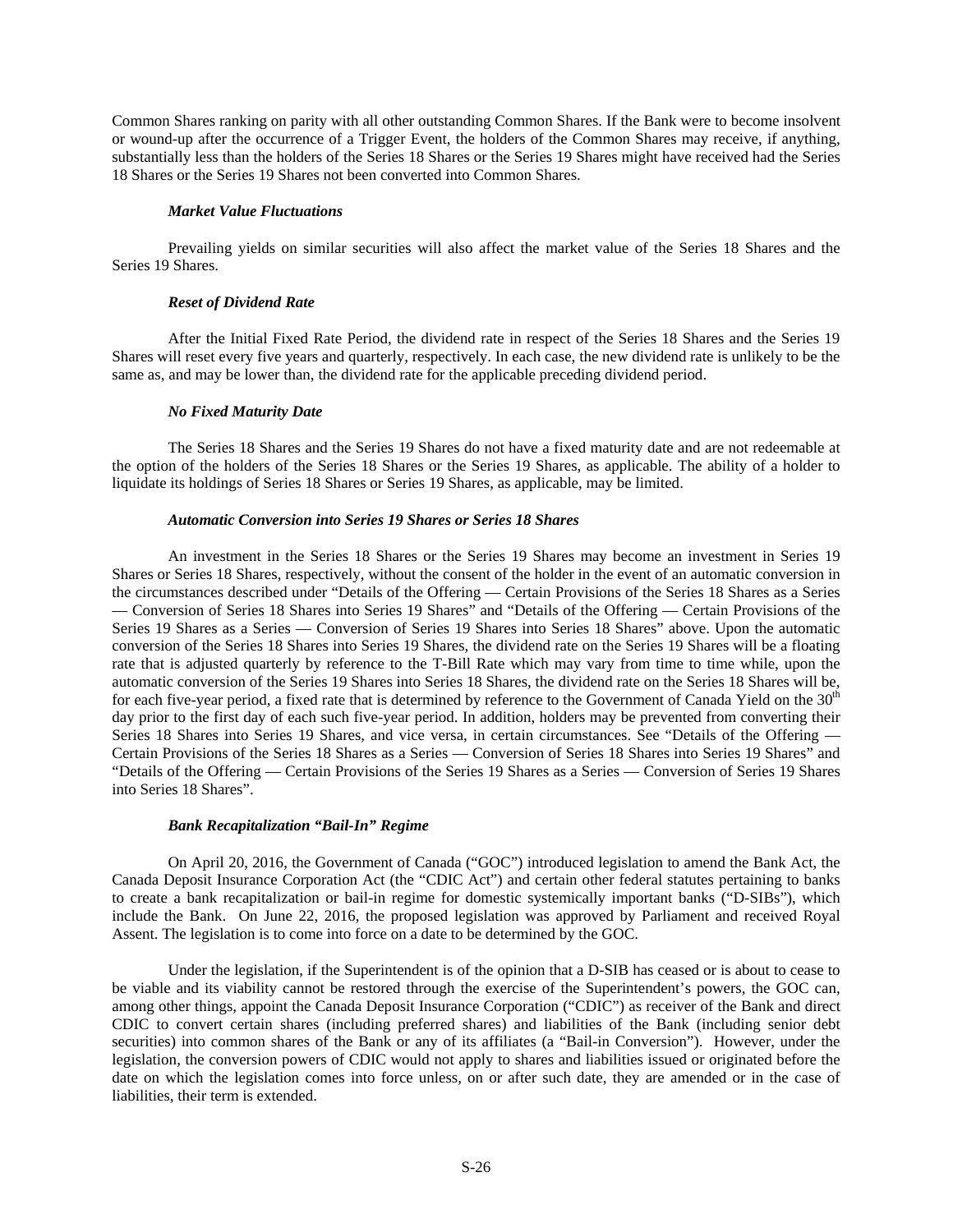On June 16, 2017, the GOC published in draft for comment regulations under the CDIC Act and the Bank Act (the "Bail-in Regulations") setting forth further details in respect of the bail-in regime. The Bail-in Regulations prescribe the types of shares and liabilities that will be subject to a Bail-in Conversion. In general, any senior debt securities with an initial or amended term to maturity greater than 400 days that is unsecured or partially secured and has been assigned a CUSIP or ISIN or similar identification number would be subject to a Bail-in Conversion. Shares, other than Common Shares, and subordinated debt, would also be subject to a Bail-in Conversion, unless they are non-viability contingent capital (NVCC) instruments.

The Bail-in Regulations will come into force 180 days following the publication of the final version of the Bail-in Regulations. After the legislation comes into force, holders of the Bank's subordinated notes, preferred shares (including the Series 18 Shares and the Series 19 Shares) and Common Shares, including upon a Contingent Conversion of the Series 18 Shares or the Series 19 Shares, who receive Common Shares following the occurrence of a Trigger Event, may sustain substantial dilution following a Bail-in Conversion including, in the case of holders of subordinated notes or preferred shares, including the Series 18 Shares or the Series 19 Shares, if the conversion rate of other securities is more favourable to the holders of such securities than the rate applicable to holders of subordinated notes or preferred shares. The Bail-in Regulations prescribe that holders of bail-in eligible instruments that are subject to a Bail-in Conversion must receive more Common Shares per dollar amount converted than holders of any subordinate ranking bail-in eligible instruments or NVCC instruments converted.

In addition, the proposed bail-in regime could adversely affect the Bank's cost of funding.

# **USE OF PROCEEDS**

The net proceeds to the Bank from the sale of the Series 18 Shares, after deducting expenses of issue, will be used for general corporate purposes of the Bank.

# **LEGAL MATTERS**

In connection with the issue and sale of the Series 18 Shares, certain legal matters will be passed upon on behalf of the Bank by McCarthy Tétrault LLP and on behalf of the Underwriters by Fasken Martineau DuMoulin LLP. As of the date hereof, partners, counsel and associates of McCarthy Tétrault LLP and Fasken Martineau DuMoulin LLP, respectively, as a group, beneficially own, directly or indirectly, less than one percent of any securities of the Bank or any associates or affiliates of the Bank.

#### **TRANSFER AGENT AND REGISTRAR**

AST Trust Company (Canada), is a transfer agent and registrar for the Series 18 Shares and the Series 19 Shares and is the transfer agent and registrar for each outstanding series of Class A First Preferred Shares and the Common Shares.

# **PURCHASERS' STATUTORY RIGHTS**

Securities legislation in certain of the provinces and territories of Canada provides purchasers with the right to withdraw from an agreement to purchase securities. This right may be exercised within two business days after receipt or deemed receipt of a prospectus and any amendment. In several of the provinces and territories, the securities legislation further provides a purchaser with remedies for rescission or, in some jurisdictions, revisions of the price or damages if the prospectus and any amendment contains a misrepresentation or is not delivered to the purchaser, provided that the remedies for rescission, revision of the price or damages are exercised by the purchaser within the time limit prescribed by the securities legislation of the purchaser's province or territory. The purchaser should refer to any applicable provisions of the securities legislation of the purchaser's province or territory for the particulars of these rights or consult with a legal adviser.